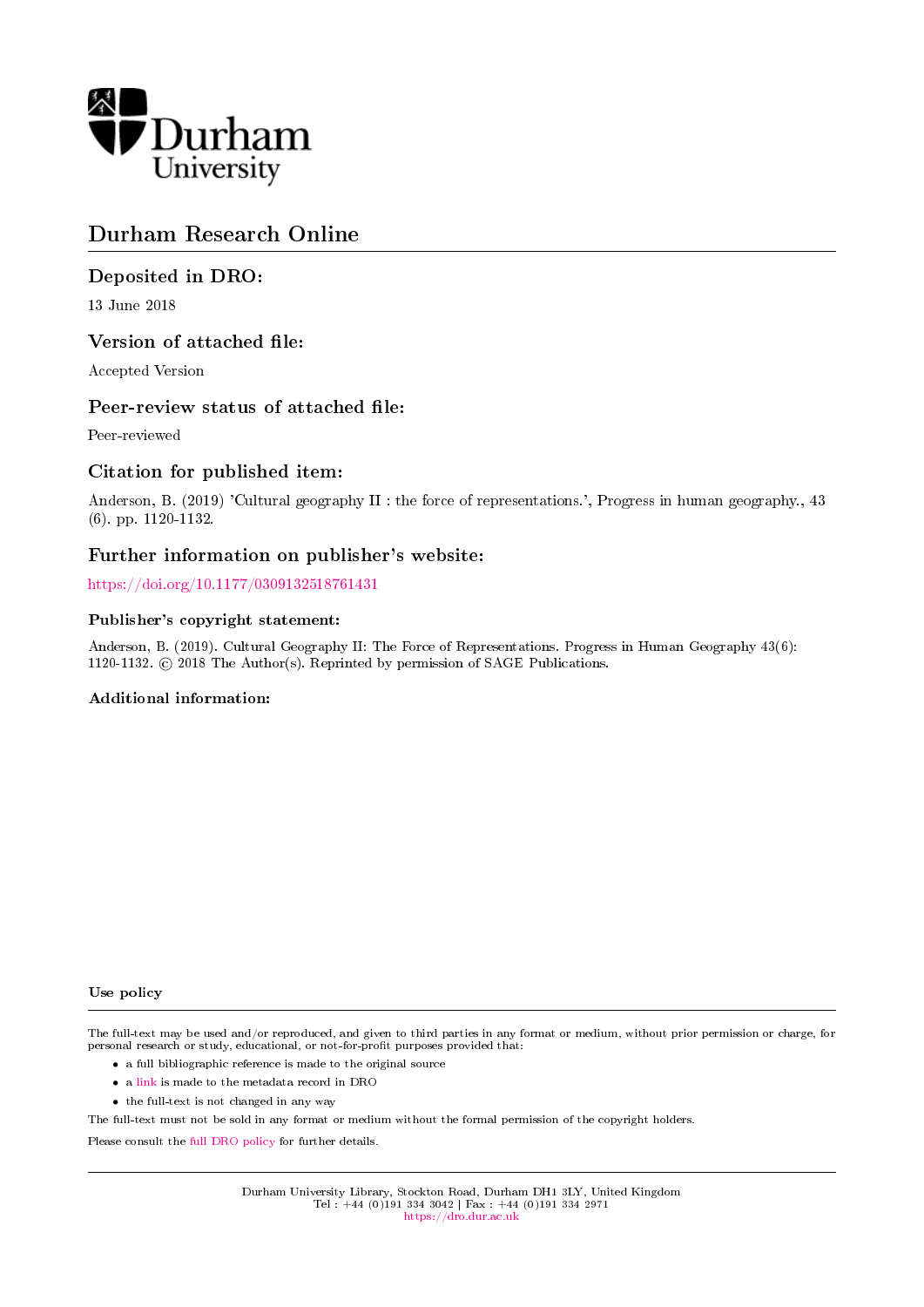## **Cultural Geography 2: The Force of Representations**

#### **Abstract**

Cultural geography is once again concerned with representations. In this report I focus on how, in the wake of various non-representational theories, recent work stays with what texts, images, words, and other representations do. I argue that this work is animated by a concern with the force of representations; their capacities to affect and effect, to make a difference. Accompanying this orientation to questions of force, is a shift in the unit of analysis to 'representations-in-relation' and a multiplication of the modes of analysis through which cultural geography is performed, including the emergence of reparative and descriptive modes.

Keywords: Representation, Cultural Geography, Texts, Images, Non-Representational Theory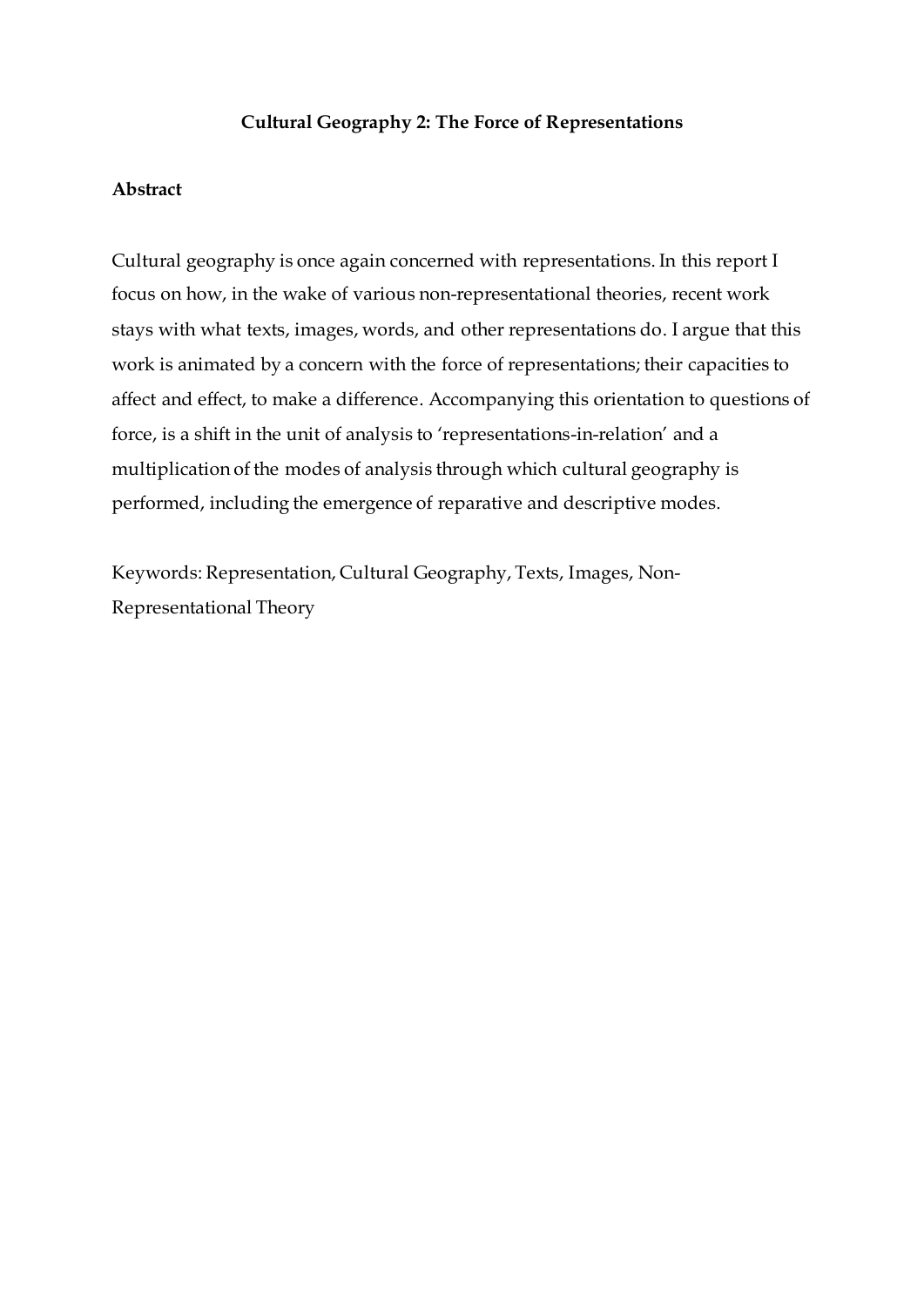#### **Cultural Geography 2: The Force of Representations**

## **Introduction**

Cultural geography is once again concerned with representations. Over twenty years since the emergence of non-representational theories, the sub-discipline is in the midst of a renewed attention to the work that representations do; to the material-affective liveliness of images, words, and art works as things in the world which incite, move, anger, transform, delight, enchant or otherwise affect. In the second of my progress reports I explore the status of representations in contemporary cultural geography. I argue that a range of substantive and theoretical research trajectories coalesce around the proposition that representations do things, they are activities that enable, sustain, interrupt, consolidate or otherwise (re)make forms or ways of life. Whether in relation to how new genres of climate art might spark response to anthropogenic climate change (Hawkins et al 2015), the role of digital images in the ongoing (re/de)composition of urban life (Rose 2017), or the functions of talk and text in 'fixes' to mobility infrastructure crises (Bissell & Fuller 2017), there is a concerted effort to understand the force<sup>i</sup> of representations as they make, remake and unmake worlds.

The current concern with what representations do returns to a problematic at the heart of the political and ethical promise of cultural geography, and what became the key point of contact and exchange between the subdiscipline and other areas of radical and critical geography. Whilst by no means internally homogenous, from its emergence in the mid-late 1980s (see Jackson & Daniels 1987) the 'new cultural geography' was organised around a concern with the intersecting symbolic and material violences of representations; their often hidden but always powerful capacity to harm and damage (e.g. Barnes & Duncan 1992; Cosgrove 1986; Cosgrove & Daniels 1988; Jackson 1989; Rose 1993). Amid an interrogation of 'who speaks' a wider crisis of representation was sparked by feminist, postcolonial and anti-racist movements (a crisis of representation that exceeded cultural geography as either subdiscipline or political/intellectual project). Much theoretical and ethical/political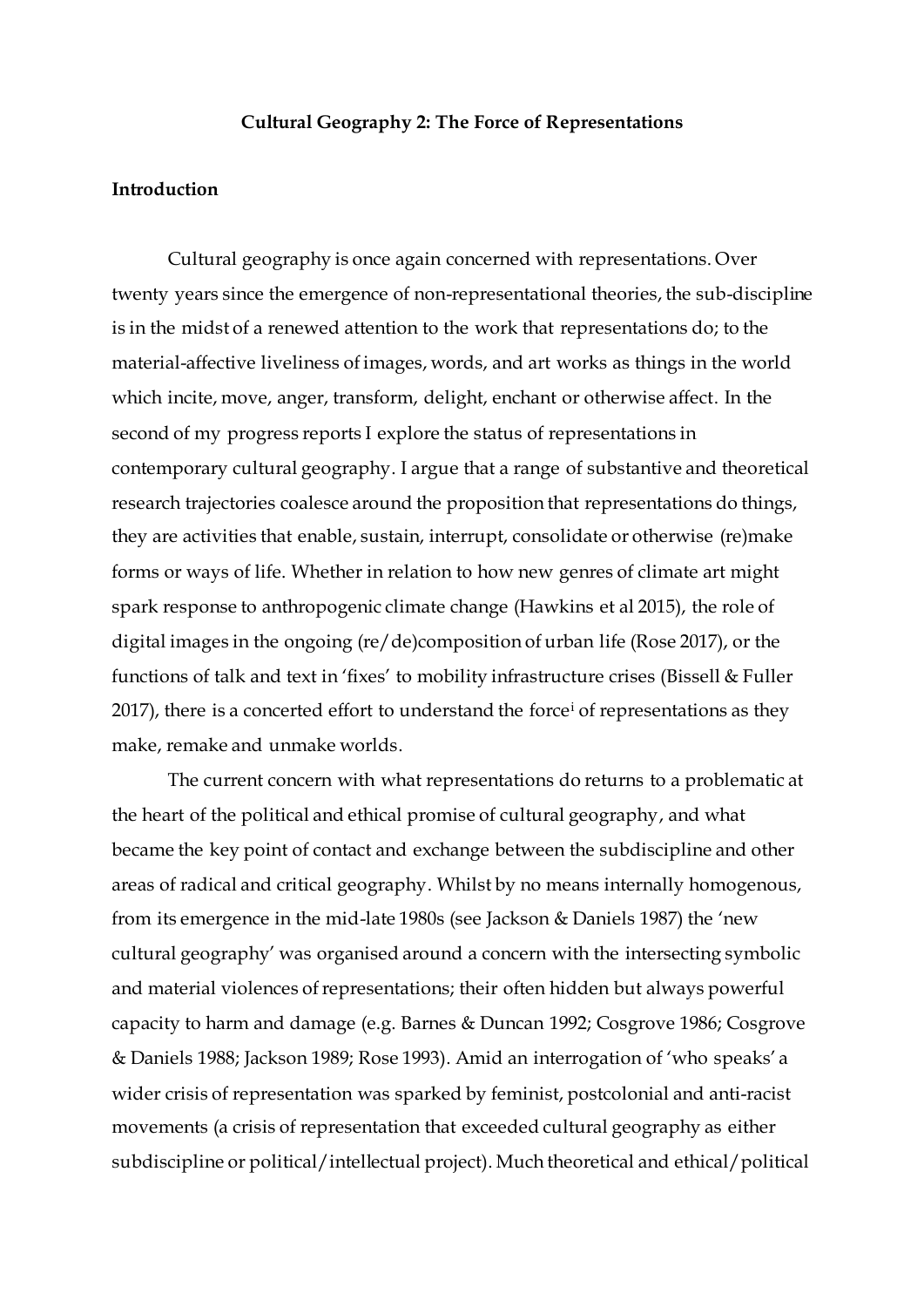labour and energy was devoted to understanding how the content (and occasionally the form) of representations expressed and reproduced social structures. Whilst there were always murmurs of dissent (see Thrift's (1991) caution about 'over-wordy worlds' or Gregson's (1995) concern with the evacuation of the social), the 'new cultural geography' was inseperable from the ethical and political imperative of understanding how power operated through representations. And at least in its Anglo-American variants, this imperative was part of attempts to understand a political-economic conjuncture from the mid-1980s onwards marked by the changing forms of representations associated with global commodity culture, amidst political movements concerned with critiquing and transforming harmful and damaging representational systems. From Blunt's (1994) incisive analysis of women's travel in the colonial period, to Cresswell's (2001) focus on the invention of the 'tramp' as social type in America or Jackson's (1994; Jackson & Taylor 1996) critique of the cultural politics of advertising, the 'new cultural geography' demonstrated how particular representations (re)produced unequal classed, gendered, and racialised power relations.

The analysis of representation became equivalent to the analysis of power and intimately attached to both the promise of cultural geography and its hard won place in a sometimes hostile intellectual climate. It was unsurprising, then, that a set of theories loosely gathered around the ambivalent prefix 'non' would, in part, be encountered as advocating the forgetting of something politically and ethically necessary. What appeared by critics to be advocated by 'non-representational theory'ii was a movement away from what was for many the central task and promise of cultural geography: to analyse how representations mediate access to the world. Never fully elaborated beyond a series of suggestive statements (see Thrift 1996), the critique was not, however, that texts, images, words and other representations somehow did not matter. Rather, it was that the 'new' cultural geography had over-extended a form of representational analysis of representations (hence the name 'non-*representational* theory'), or more precisely a type of 'discursive idealism' (Dewsbury et al 2002: 438) that rested on a Euro-modern version of culture (on which see Grossberg 2010). Symptomatic of this form of 'discursive idealism'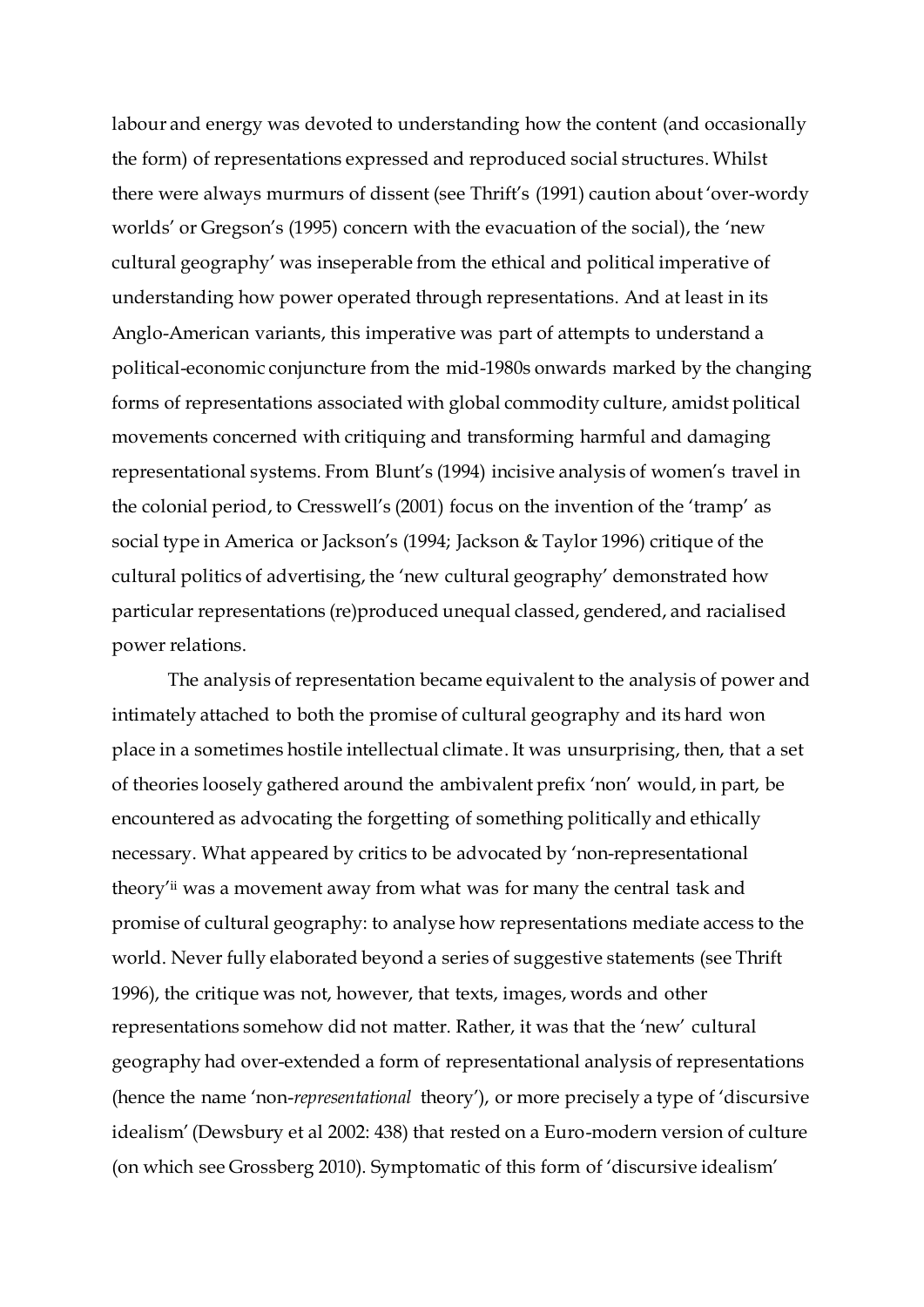was the presumption that people's access to the world was primarily an interpretive one always-already mediated by 'signifying systems'. As a consequence, anything and everything was related to as text to be interpreted for how it expressed the hidden, but somehow intelligible to the critic, logics of a system, or so the critique went.

The resulting movement away from a specific kind of analysis of representations has, in part, been met by a forceful insistence by some of those connected to the diverse roots and routes of the 'new cultural geography' that signifying systems matter, together with principled efforts to combine an emphasis on non or more-than representational modalities with a representational analysis, as expressed in couplets such as 'discourse and practice' or 'representation and materiality' (see Cresswell 2012). In this report I pay attention to recent work in the wake of the emergence of non-representational theories that has responded differently: by attempting to stay with what representations do, how they make a difference, within specific circumstances and situations. Resonating with a multiplication of modes of inquiry throughout the social sciences and humanities, this research is orientated around a shift to considering representations (in all their diverse forms) as only ever part of and becoming with a host of other processes, events and things. What it does, and why I focus on it in this report, is combine an insistence that representations matter with a movement away from forms of discursive idealism. How, then, are representations being conceptualised? What kinds of things are they? And what new modes of inquiry accompany this shift to a pragmatics of what something does? The review explores how these questions are being posed and answered in two sections that cut across recent work on digital and other types of visual images, literary fiction, and spoken and heard words. In the first section – representations-in-relation – I explore how cultural geographers have shifted attention from what a text represents to the relational configuration of which the representation is but one part. In the following section I connect this unsettling of the object of inquiry and the accompanying emphasis on the force of representations to a multiplication of modes of inquiry, focusing on reparative and descriptive ways of encountering and engaging with representations. In conclusion I look forward to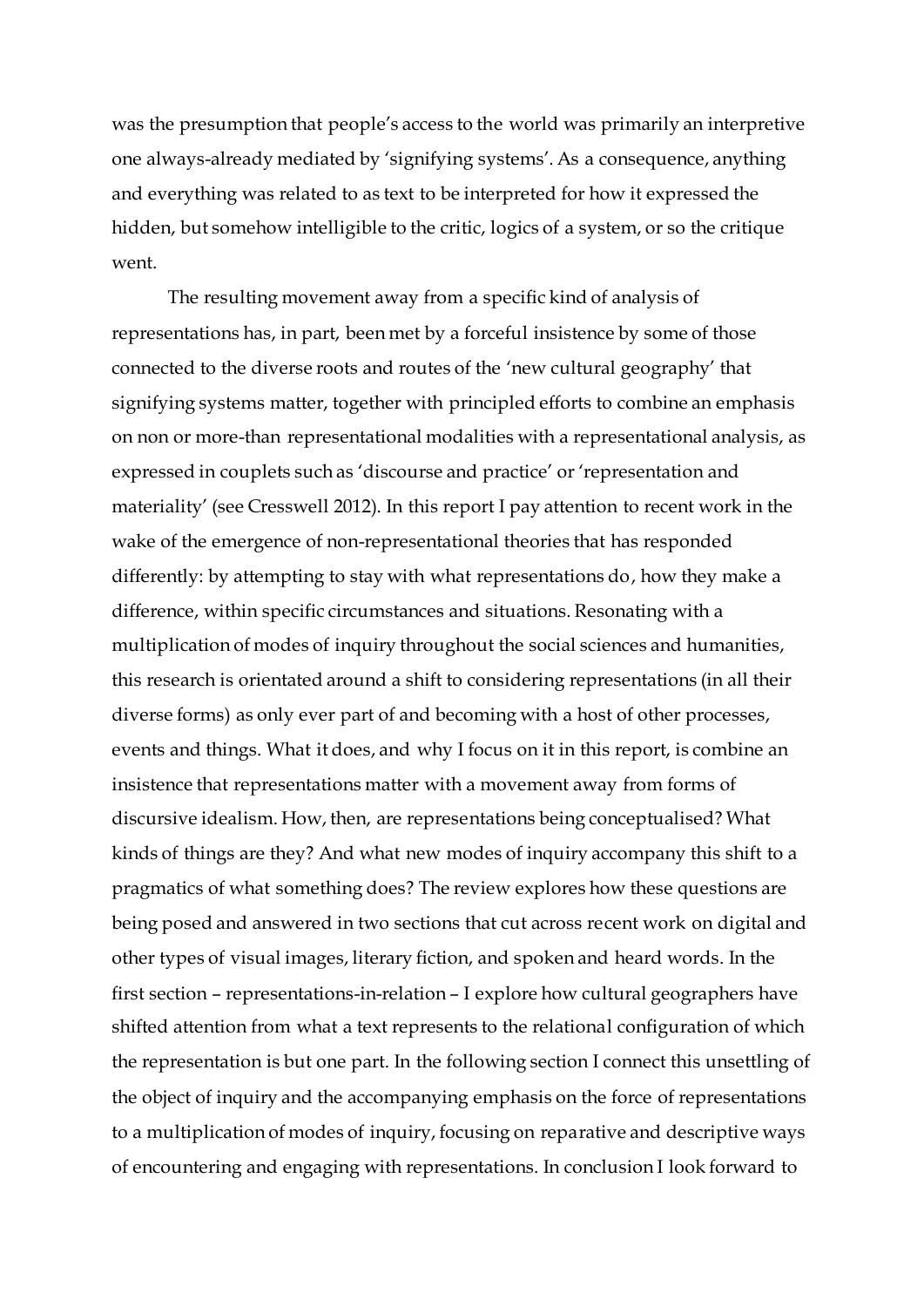my third report by connecting this emphasis on the force of representations-inrelation to transformations in the concept of culture.

#### **Section One: Representations-In-Relation**

Recent work has moved beyond an impasse created by the reduction of the question of representations to a particular problem: whether or not there is an irreducible difference and separation between the representational (most commonly named as 'discourse') and the lived (or various synonyms for the lived, including the affective). Underpinned by what Barnett (2008: 189) judges to be a reductive "representationalist view of representational practices", much of this debate turned on whether, how and to what extent representational systems mediated people's access to the world and so conditioned or even determined lived experience (thus echoing longstanding disagreements in cultural studies about the status of the category of 'lived experience' (see the interviews with Williams 1981)). In the immediate wake of the emergence of non-representational theories in the early-mid 2000s, this led to an impasse. The variety of ways of analysing representational practices were conflated by critics and advocates alike with a geo-historically specific mode of inquiry based on destabilising, demystifying and/or denaturalizing existing "representational-referential systems" (Shotter 1993). What characterises the current work on representations that I'll focus on in this report is a shared orientation to representations as they are practised, to how they are lived with in the midst of other events, processes and objects, rather than to how they express a representationalreferential system. As part of this shift to the question of what representations *do* rather than what they *stand in for*, cultural geographers are experimenting with vocabularies for understanding how representational practices are part of and constitute worlds (in ways that connect with similar moves across the social sciences and humanities see Felski 2015; Fraser 2015; Coleman 2016). The first step in this move is to re-orientate the object of analysis from the representation and the system it expresses, to how a representation operates and makes a difference as one part of a relational configuration.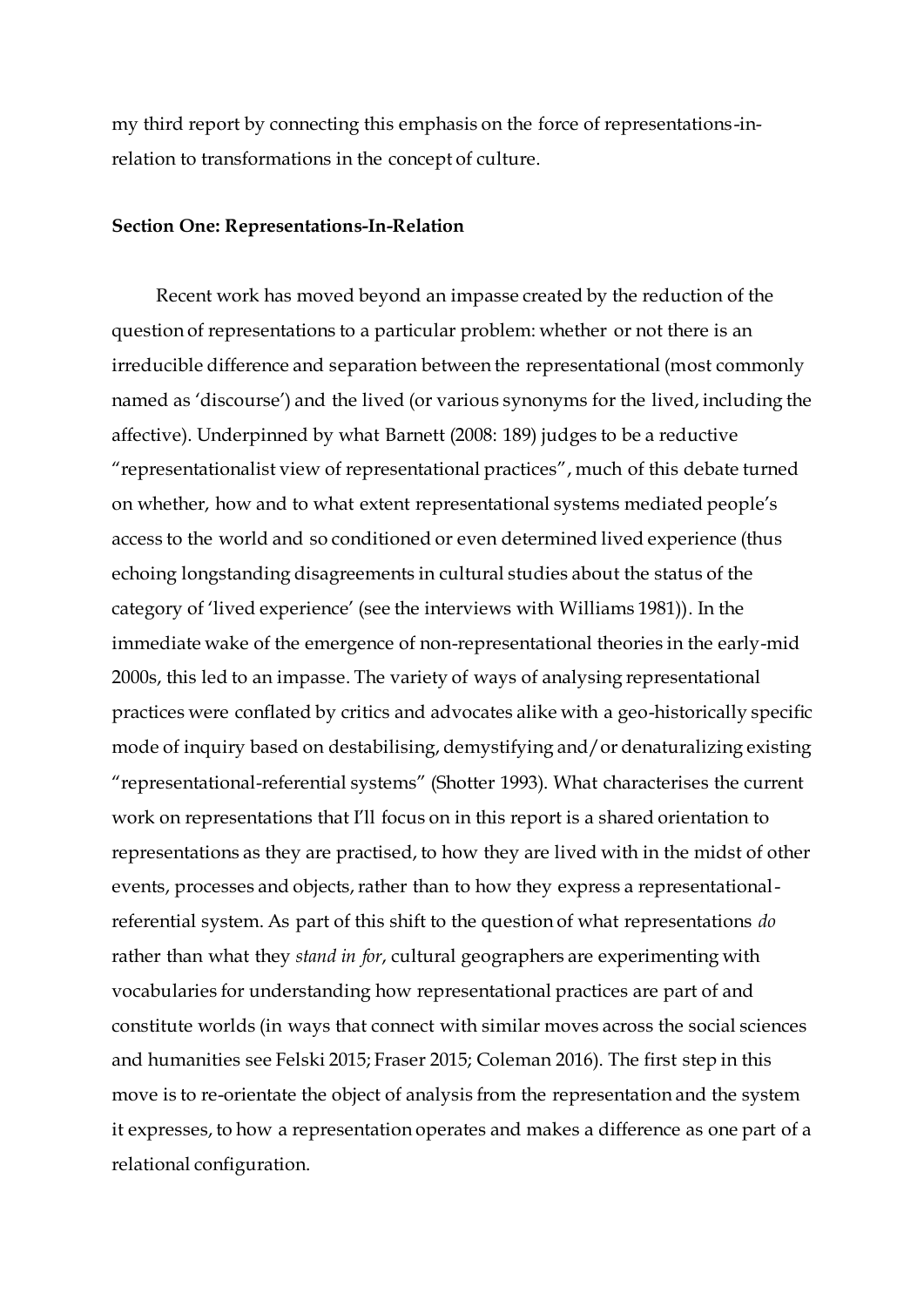Consider, for example, the shift to what Hones (2010; 2014) calls 'text-as-ithappens' or the 'textual event' in some of the work that focuses on fiction, poetry, and other literary geographies. Central to this shift is Hones' (2014) experimental study of Colum McCann's (2009) *Let the Great World Spin*. Through the case of McCann's story of Philippe Petit's wire walk between the twin towers of the World Trade Centre, Hones expands on her influential earlier call for concepts and methods that attune to 'text-as-it-happens' and, therefore, the 'collaborations' between author, text and reader (for example Hones 2008; 2011). For Hones, a novel is not a thing but a spatial event. It "emerges out of highly complex spatial interrelations that connect writer, text and reader" (33). Moving beyond an emphasis on either the text as a repository of attitudes and beliefs or readers' interpretations of texts, Hones attunes to fiction as a situated "dynamic, unfolding collaboration" (ibid. 32). As she explains, this shifts attention from the work in itself or readers' interpretation of texts since:

"… a work happens in the course of intermingled processes of writing, publishing, and reading and that as a result, because this intermingling is inevitably spatial, the work as it emerges can be understood as geographical event, or a series of connected events, which have been unfolding (or continue to unfold) in space and time." (Hones, 2014: 18)

This raises some questions about what an event is, its spatial and temporal boundaries and how events (re)make space-times rather than only happen 'in' space and time. Nevertheless, Hones emphasis on novel/fiction/text as event and the vocabulary of 'intermingling', 'unfolding', 'collaboration' and so on enables her to disrupt and undermine an ontological distinction between literary and non-literary spaces. Echoing Hones work on the event and building on Saunders' (2010) earlier call for literary geographies to supplement emphasis on the 'artefacts of writing', Bratt (2016) likewise challenges an emphasis on authors and readers as actors in and synthesizers of the worlds through interpretation. He attempts to understand the ongoing compositions and decompositions that mean a literary work "[d]oes not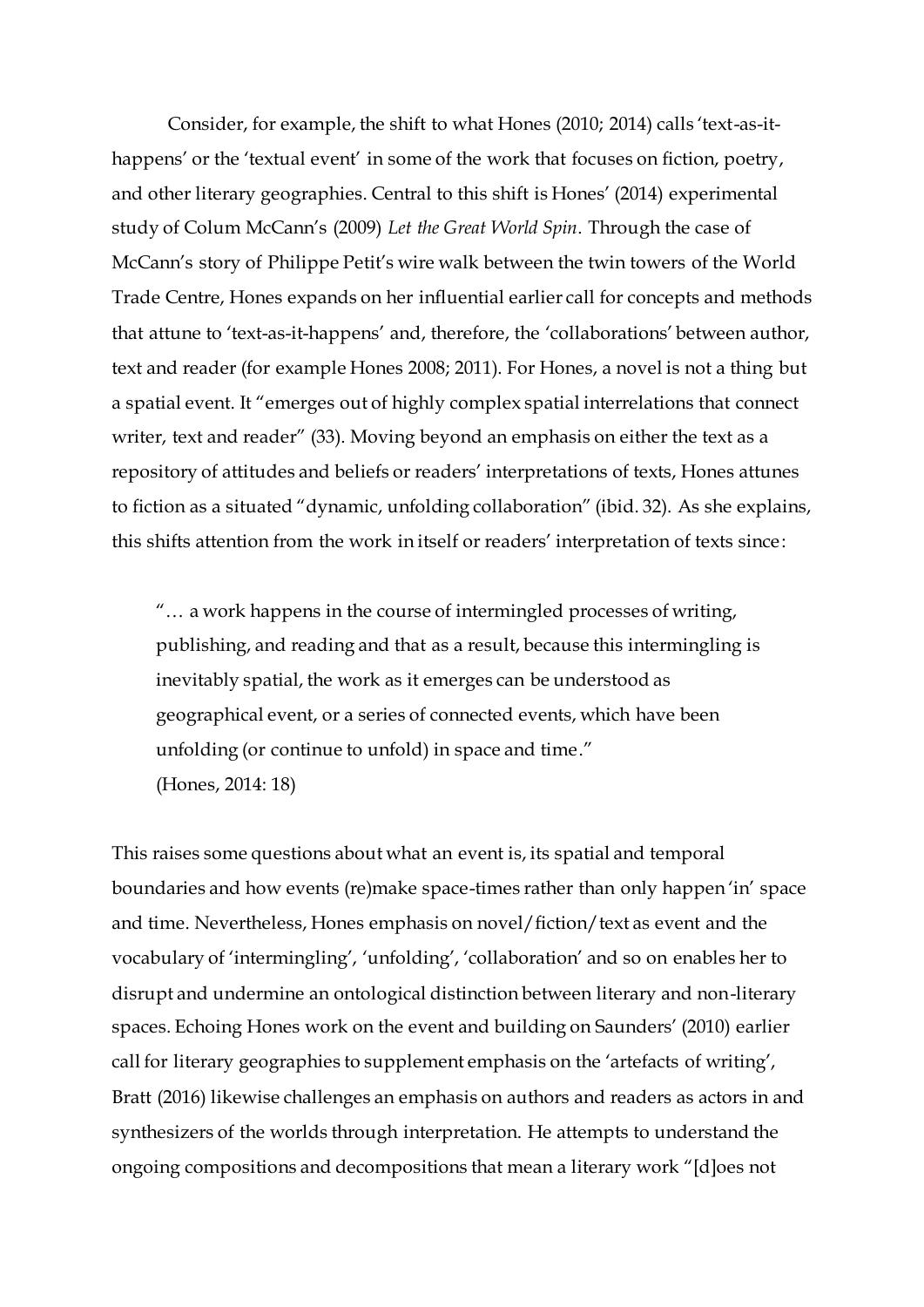remain still as an endpoint of literary production, but rather takes on its own life and motion" (ibid. 193). For example, discussing writing and reading, he argues that: "The configuration of works becomes a process whereby authors conduce to written texts that channel the atemporal flow of a world. The refiguration of works becomes a process of texts making readers through rhythmic imbrications." (ibid. 196). Bratt's expansion of participants and detailed consideration of partially connected processes resonates with other work that places the literary text in an 'extra textual' network or assemblage of associations and interactions (see Anderson & Saunders 2015). Jon Anderson (2015: 126) summarises this approach as a shift to following the 'compositions' through which "a novel is an encounter between writer and reader … it is also a coming together of the people and places of creation and the people and places of consumption – the transitory amalgams which constitute the 'wheres' of writing and the 'wheres' of reading".

What this change in orientation does is shift the emphasis in work on literary geographies from what a text represents to how relations between text, reader, writer and the world are made and remade through acts of writing and reading. We find a similar shift in the unit of analysis – from the text to some kind of dynamic more than textual configuration – in recent work on other types of representations that also draws on a vocabulary of relations and relationality. Compare, for example, the resemblances between Hones' neologism 'text-as-it-happens' and Rose's (2016) emphasis on 'digital-not-objects'. In an important intervention, Rose (2016) argues that the 'mutable, multimodal and mass' characteristics of digital things requires cultural geographers to shift orientation from the 'stable cultural objects' that some strands of the 'new cultural geography' were organized around. To understand how the digital not-object 'disperses and dissolves' involves a shift not only to the analysis of the digital 'interfaces' through which content is embedded and comes to form but also the 'networks' (and associated 'frictions') through which visual contents circulate (see also Rose, Degen and Melhuish (2014) on CGI images of city development as interfaces that circulate within networks). Likewise, Ash's (2015) rigorous and inventive experimentation with the concept of 'interface' (through a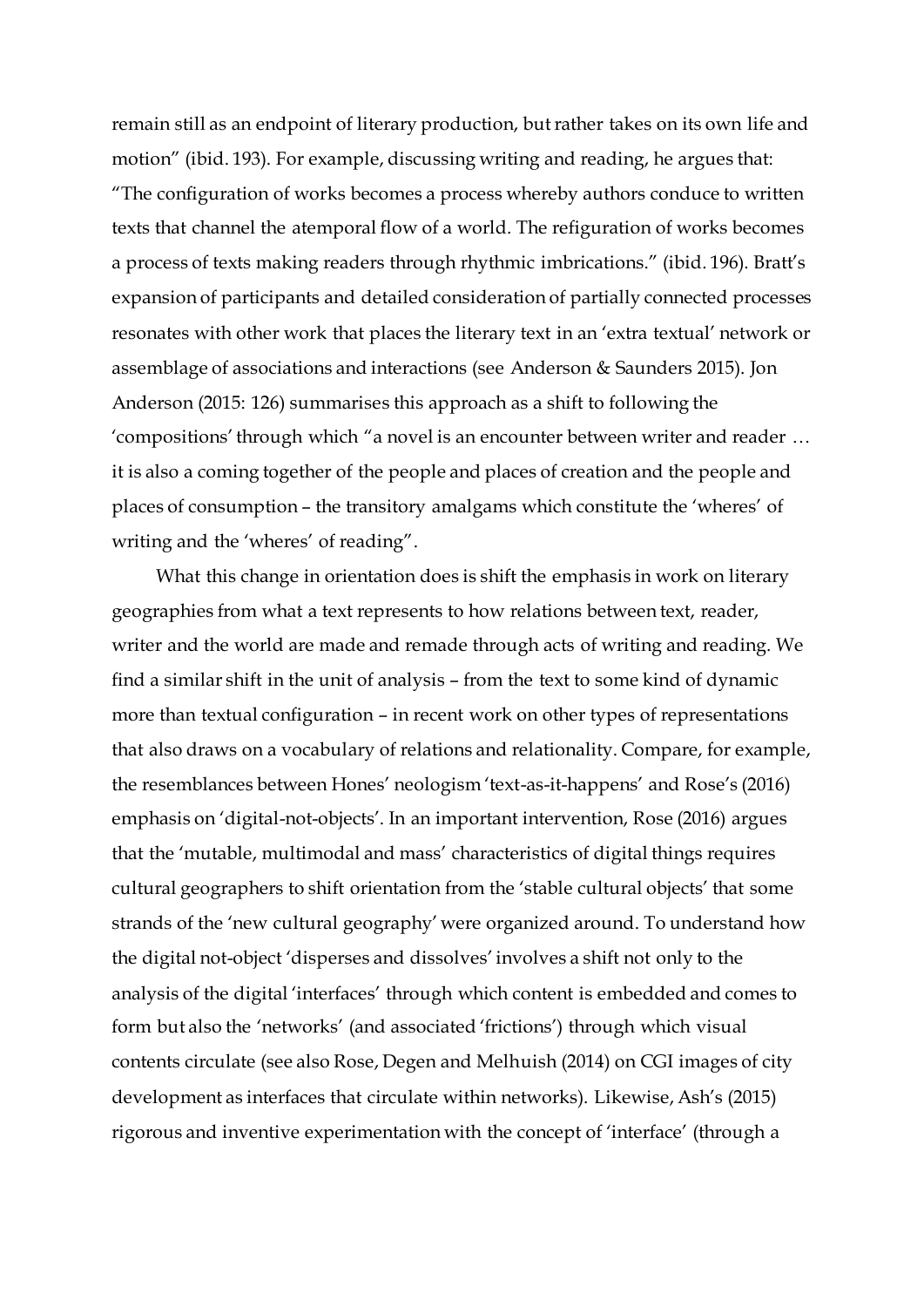case of video games) is designed to understand the spatial-temporal 'envelopes' that digital images are embedded in and encountered through.

What is striking about Rose's argument, and makes it a little different to the work reviewed on literary geographies, is that a change in the concepts and practice of cultural geography is justified as a response to changes in the current conjuncture. However, we see a comparable shift away from the analysis of 'stable cultural objects' throughout work on other representations and representational practices. For example, research on the geographies of language has increasingly focused on what words do as part of situated and relational acts of speaking and hearing and listening (rather than an emphasis on what already spoken words express and mean). In part, this work is animated by attempts to notice and bear witness to the material and affective violences of spoken words, and stays with the ethical and political importance of relearning language acquisition and use, including in indigenous rights contexts (Coombes, Johnson & Howit 2014; Hunt 2014), antiracists struggles and agendas (Ahmed 2012), and around the politics of (dis)ability, debility and capacity (Puar 2017). Much of this work is orientated around an effort to understand what McGeachan & Philo (2014) term 'words-in-the world'. As with Hones' hyphenated 'text-as-it-happens' and Rose's 'digital not-objects', the phrase 'words-in-the-world' shifts the unit of analysis to how words are part of always ongoing processes. To how:

"Words are crucially *reflexive* of the goings-on in the human world, but also unavoidably *generative* of that world in all kinds of ways. Words can shape, wound, fracture and direct how lives, and the material landscapes housing those lives, are planned, enacted, altered and obliterated" (McGeachan & Philo 2014: 546, emphasis in original)

Note the same emphasis on the generative or emergent that we find in work on both fictional texts and images and the move away from seeing spoken and heard words as solely mirroring, or expressing, an already constituted signifying system. There are resonances here with work outside of geography on words that similarly invents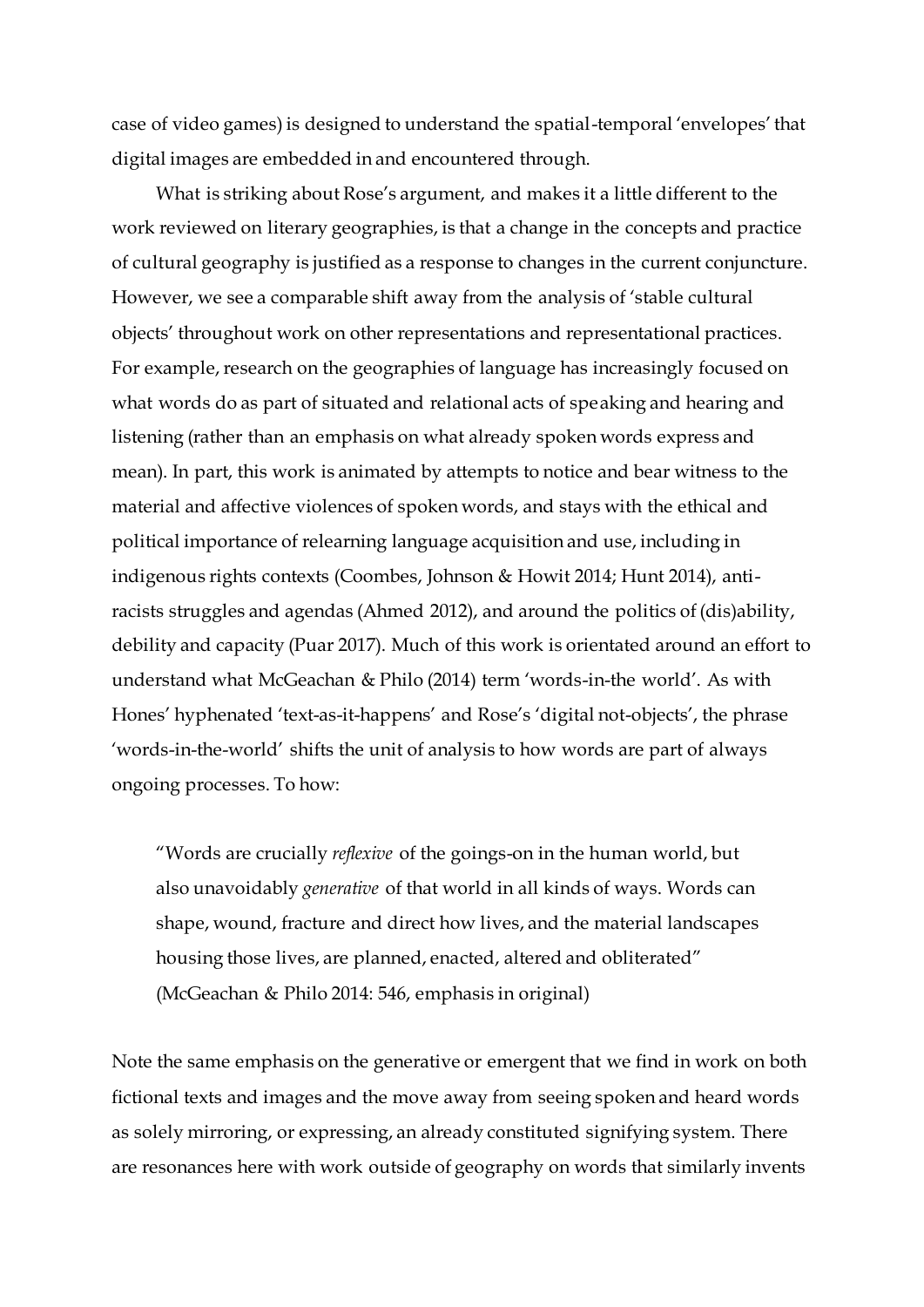neologisms to disclose a changed unit of analysis. Working in the interstices between various new materialisms, Miriam Fraser (2015: X), for example, emphasises "nonlinguistic word-relations" rather than word-word relations - sensing words as 'participants' in "assemblages that are complexly nondiscursive" and involve words in "multi-dimensional collaborations with other sorts of creatures". For her, words have a force as material things on and through bodies amongst other material things.

So we see a common orientation to the force of representations emerging across work on different forms of representation; sometimes justified by reference to transformations in the contemporary conjuncture (most commonly the emergence of digitally mediated worlds), but more frequently as part of a general loosening of the hold that a representational analysis of representations has had over cultural geography and linked disciplines. The questions that animate this work are pragmatic ones of effect and affect: what does something do? How are people moved, changed, or otherwise affected by a word spoken, a seen image, a text as its read? Inseperable from this turn to questions of force is a movement in the unit of analysis away from the representation in-itself (often discussed as a text) and the wider signifying system it expresses (often framed in terms of 'wider discourses'). Instead, the unit of analysis becomes the immanent, relational configuration that the representation is entangled with, becomes inseperable from, and acts through (a configuration that may itself come to act and take on a force). This leads to a constant movement or even tension in analysis as any actual representation, whether word, image or text, is simultaneously centred and dispersed. On the one hand, work focuses on what representations do; their particular modes of action and efficacy. On the other hand, representations only ever act and effect in and through relations. They do not stand alone or apart. The various neologisms introduced in this section – 'text-as-it-happens', 'digital not-objects', 'word-assemblages' and so on – are all attempts to find a vocabulary that stays with the oscillation between a relational configuration of some form *and* the force of actual representations. Perhaps what is most important in each neologism is, then, the hyphen (or hyphens) that connect, whilst indicating that a gap remains between the terms being drawn together.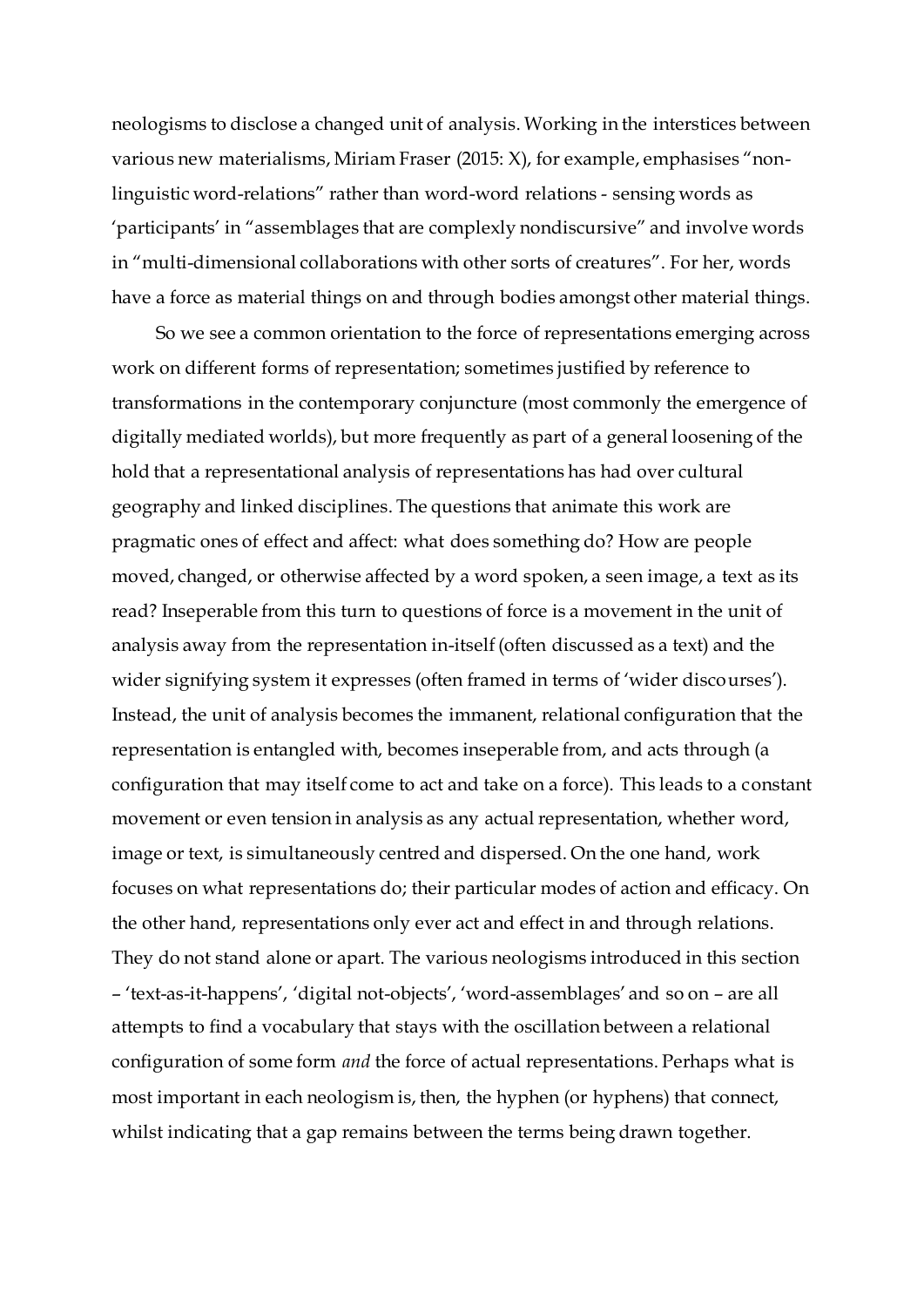#### **Section Two: The Force of Representations and Multiple Modes of Inquiry**

Entangled with this shift in the object of inquiry to representations-in-relation is a loosening of the hold that a 'hermeneutics of suspicion' (Felski 2015) has had on how representations were encountered in parts of the 'new' cultural geography. What are hesitantly emerging are modes of inquiry that supplement approaches that equate being critical with uncovering, or revealing, how a representation expresses some form of signifying system. What they explore, instead, is the actual or potential force of representations-in-relation.

Consider, for example, what we might call, after Sedgwick (2003), reparative modes of inquiry that encounter representations as forces with the potential to disclose other ways of living or other forms of social-spatial organisation. Here the emphasis is, in part, on how representations may interrupt or disrupt existing orders. Following from traditions of Feminist and anti-racist work in the 'new' cultural geography (see, for example, Nash's (1996) classic engagement with art to argue for the radical potential of visual pleasure and visual representation), literary texts and art works are encountered for the alternatives they harbour or herald. Patricia Noxolo's work with postcolonial literatures is exemplary of this style of work and its political import. As part of Noxolo's sustained engagement with the implications of postcolonial literature for theory, method and practice in the discipline (see Noxolo 2014; Noxolo 2016a), Noxolo and Preziuso (2013) develop the concept of the "text event" by tracing the "geographies of disorientation" in novels by Maryse Condé and Wilson Harris. 'La Colonie du Nouveau Monde' by Condé and 'Jonestown' by Harris are not read by Noxolo and Preziuso as expressions of a signifying system. Rather, they are encountered for how they re-envision the world as 'fictionable': literature becomes an opening to sometimes disturbing, perhaps disorientating, differences that make present multiple interpretations and perspectives. Similarly, Ingram, Forsyth and Gauld (2017) explore how art – in their case *The Great Game* by War Boutique – can serve as a form of "onto-epistemological inquiry", as well as an intervention into contemporary geopolitics. By which they mean that that *The Great Game* raises questions about what geopolitics is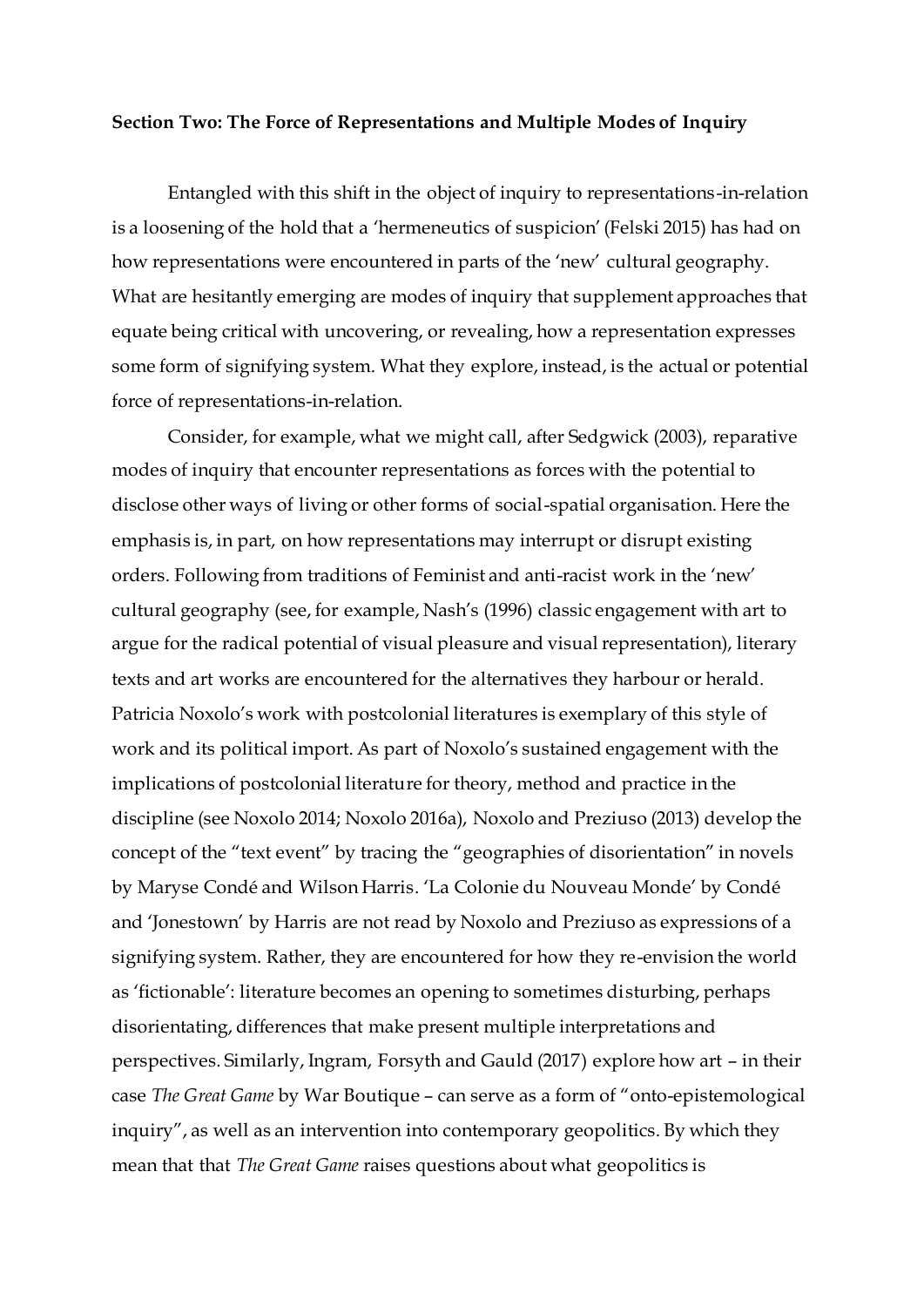ontologically (its materiality, technicity, the relation between earthly and anthropic powers and so on) *and* how we can know it (aesthetically, or through other modes of inquiry). Also conceptualising art works as events of future making, Hawkins et al (2015) stay with how art may offer 'anticipatory interventions and active experiments' in the midst of the uncertainties associated with environmental change in the Anthropocene. Last (2017), likewise animated by the relation between the geophysical and cultural-political in the Anthropocene, explores how artistic experiments with the idea-affect of the 'cosmic' might incite changes in people's participation in planetary politics. Whilst there are differences in modes of inquiry across these examples, they share a reparative disposition in that they aim to encounter the "fragments and part-objects" (Sedgwick 2003; 149) of literature and art with hope, in the sense of being open to "good surprises" (149) (although Sedgwick's (2003: 129) subtle piece is alive to the imbrication of the reparative in the selfavowedly critical and the paranoid exigencies that are necessary for some nonparanoid ways of knowing in a way that has been a little downplayed in recent geographical reflections on critique – see Woodyer & Geoghegan 2013).

Reparative ways of encountering representations are part of a multiplication of modes of inquiry across the social sciences and humanities, including experimentation and invention (Back & Puwar 2013; Enigbokan & Patchett 2012), utopianism as method (Levitas 2013), storying (Cameron 2012; Lorimer & Parr 2014; Raynor 2017a; Rose 2015), curation (Hawkins 2013), and geopoetics (Cresswell 2013; Magrane 2015)iii. Much of the work concerned with the force of representations is animated by what is best characterised as a descriptive ethos and practice orientated to what something does in the midst of relations and other objects. Work on the force of representations therefore connects to a broader revalorisation of description as mode of inquiry within cultural geography. Consider, for example, the importance of attentive description in recent experiments with 'place' or 'geo' writing that attempt to evoke place without reducing any actual place to a cypher for generic wider forces or romantising it as an idiosyncratic exception (for example Lorimer 2014). Exemplary of how such descriptive practices disclose the singularity of place or region is Matless' (2014) cultural geography of Norfolk Broads, a wetland region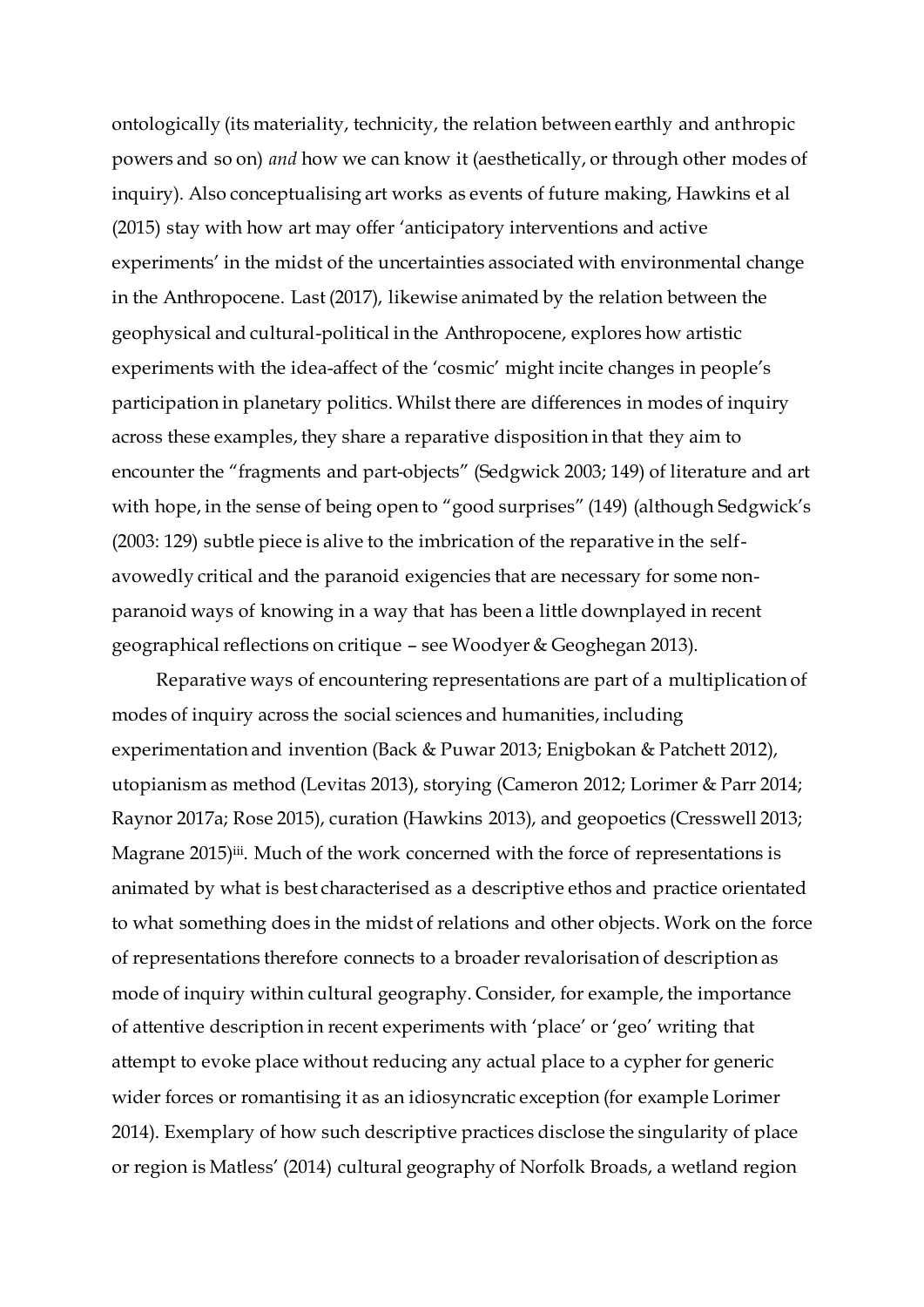in eastern England. For example, Part 1 - *Broadland Scene* - juxtaposes visual materials in the form of found and elicited photographs with passages of description and a montage of voices. As practiced by Matless, description is a practice of attention and evocation that brings details into relation through artful composition and careful juxtaposition. Slightly differently, description in work on the force of representations-in-relation is a means of following what something does – how images transform, how fiction moves, how words hurt, for example – in and through an emergent context formed from other immanent processes, events and things (with the revitalisation of multiple forms of description connecting to debates in literary studies and cultural studies around differences between 'surface' and symptomatic' readings (Anker & Felski 2017)).

Let's return to work on images to illustrate this type of descriptive practice. Remaining aware of the risks of re-inscribing a simple, linear cause-effect model, work on images stays with the problem of understanding what people do with images and, conversely, how images do things with people – move, inspire, leave them cold, and so on (see Coleman 2015). Gilge (2016), for example, argues that by connecting mapping and photography Google Maps constitutes a form of "spatialized image" that shifts the experience of place. For Gilge, the image is experienced as it alters existing daily practices of navigation and exploration. Likewise, Pritchard and Gabrys (2016) draw attention to how images of environmental pollution produced through low-cost and do-it-yourself digital technologies are enabling new collective sites and distributions of environmental monitoring. Citizen generated images of the on-going event of air pollution helps generate collectives for feeling and responding to the event. Focusing on the use of Computer Generated Images (CGI) in the Msheireb development in Qatar, Degen, Melhuish and Rose (2017) trace the varied 'aesthetic impacts' of images of development as they are developed, revised and presented in urban development projects. Across these three examples we see an emphasis on what an image does, what it actualises and makes possible (see also Rose (2010) on what people do with images). What underpins this work is attentiveness to what happens with images; to the more or less subtle, more or less intense, changes they may engender. As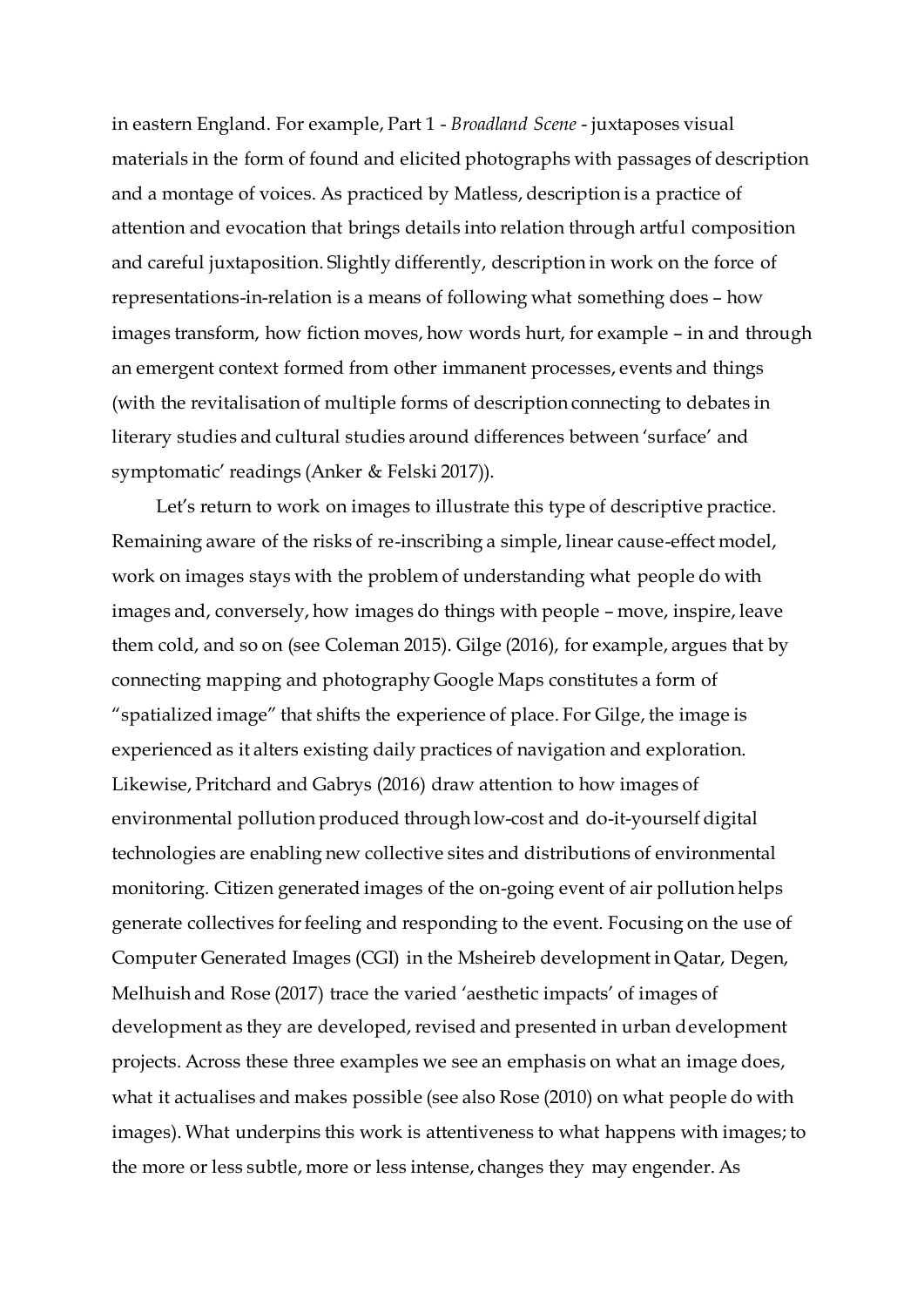Coleman (2015: 39) puts it drawing on a range of Feminist new materialisms, the question is how images are "involved in the creation and organisation of experience" (see also Latham & McCormack (2009) on thinking with images as an 'ethicoaesthetic practice' and the methodological implications for the practice of fieldwork).

To describe the force of images and other representations-in-relation is, therefore, to interrupt a once but perhaps no longer habitual mode of inquiry. One that treats a work of fiction, art, or another type representation as a "symptom, mirror, index, or antithesis of some larger social structure - as if there were an essential system of correspondences knotting a text into an overarching canopy of domination, akin to those medieval cosmologies in which everything is connected to everything else" (Felski 2015: 11). Whilst there is not space to go into detail here, we also find a similar descriptive ethos orientated to the pragmatics of what something does in the work on literary texts and spoken words introduced above. As part of research in the board field of 'relational literary geographers', work has begun to explore the affectivity and effectivity of texts as they are composed, circulate and read in ways that blur distinctions between the representational and nonrepresentational (see, for example, Hsu (2017) on 'literary atmospherics' or Hones (2015) on the aural in literary geographies). Saunders (2015) pays attention to the relations between acts of literary composition and the materiality of intimate spaces of writing. Most of the work on speech begins with the ubiquity and diversity of practices of speaking, explores who or what exactly is speaking beyond the selfexpression of an individual subject, and attempts to understand the performative and non-performative force of speech in the (dis)assembling of relations and the making of spaces (and the (re)enactment of material and affective hurt, damage and injury). Emphasis is placed on speaking as part of action and experience, since, as Bissell (2015: 148) puts it, "Different forms of speaking can crystallise a mood, provide relief, instruct, console, berate, organise or bring something inchoate into sharper focus" (see, for example, McCormack (2013) on commentary as a practice of 'semiconducting' affective atmospheres). As part of her work on home and house making in Vietnam, Brickell (2013), for example, traces how the use of particular 'domestic utterances' – in the form of proverbs – are used to reproduce Women's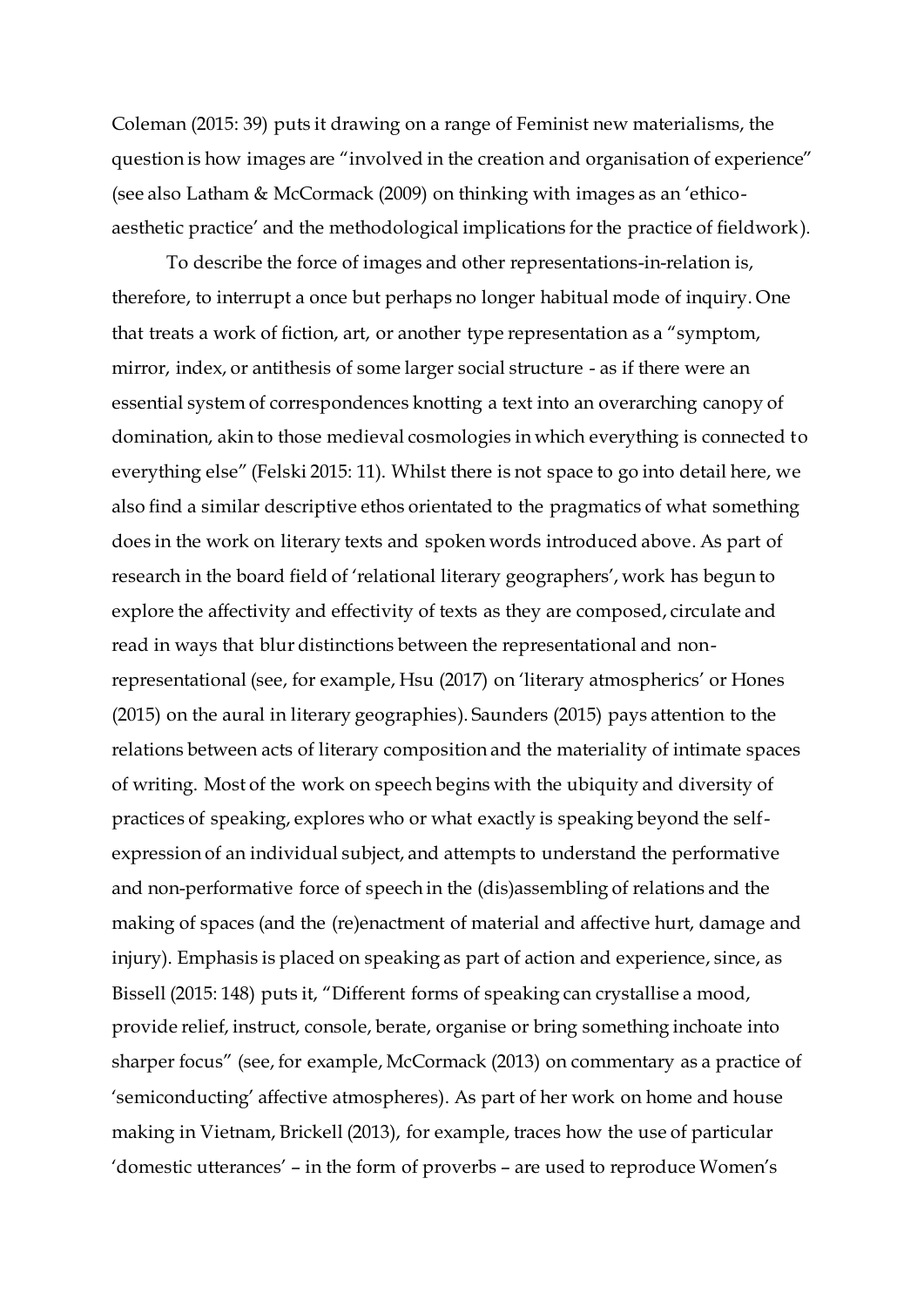responsibilities for maintaining the 'happiness', 'warmth' and 'harmony' that constitute home (217). Through this case, and in distinction from a focus on a discourse analysis of already spoken words, Brickell (2013: 217) advocates for an emphasis on "… what disposes people to speak in the way they do, how and when they do, and how their lived experiences and inherited knowledge are interwoven into these auditory moments" (see also Kanngieser (2012) on the ethico-political forces of speaking and the sonorous qualities of speech and Bissell (2015) on how practices of speaking modulate experience).

Beyond the scope of this review, there are also overlaps between this descriptive orientation to the force of representations and recent work on mapping practices that starts from the ontogenetic nature of maps (see Kitchin & Dodge 2007). Gerlatch (2014; 2015), for example, re-describes cartographic attributes such as line, contour and legend as affective processes in order to better understand the politics of quotidian cartographies in the midst of a proliferation of digitally enabled mapping practices. In the midst of this shared still emerging orientation to a pragmatics of what representations do it is necessary to sound some notes of caution. One is that meaning and signification are left surprisingly underdeveloped as categories. An exception is Hutta's (2015) theorisation of semiotics as a means of *conjuring* affective intensities (rather than the semiotic being a secondary 'capture' or 'arrest' of the dynamism of affective life). He theorises affective-semiotic relations or affectiveexpressive processes (note the hyphens) in order to offer a capacious account of the expression of affect and the affectivity of expressions. Drawing on a case of a poem written by a participant during his participatory video research with lesbian, gay and trans people in Rio de Janeiro, Hutto shows how, in his words, a "semiotic creation partakes in a series of affective dynamics" (ibid. 302). For Hutta, the poem became a means of exploring the multiple senses of *aconchego* (translated as 'a sense of cosiness', or a 'sense of comfort and feeling well in a place') amongst participants (for an early attempt to think the relation between signification and the nonrepresentational see Rogers (2010) on scripted language).

Leaving the issue of signification to one side until my third report, what's striking is that the renewed attention to the force of representations has been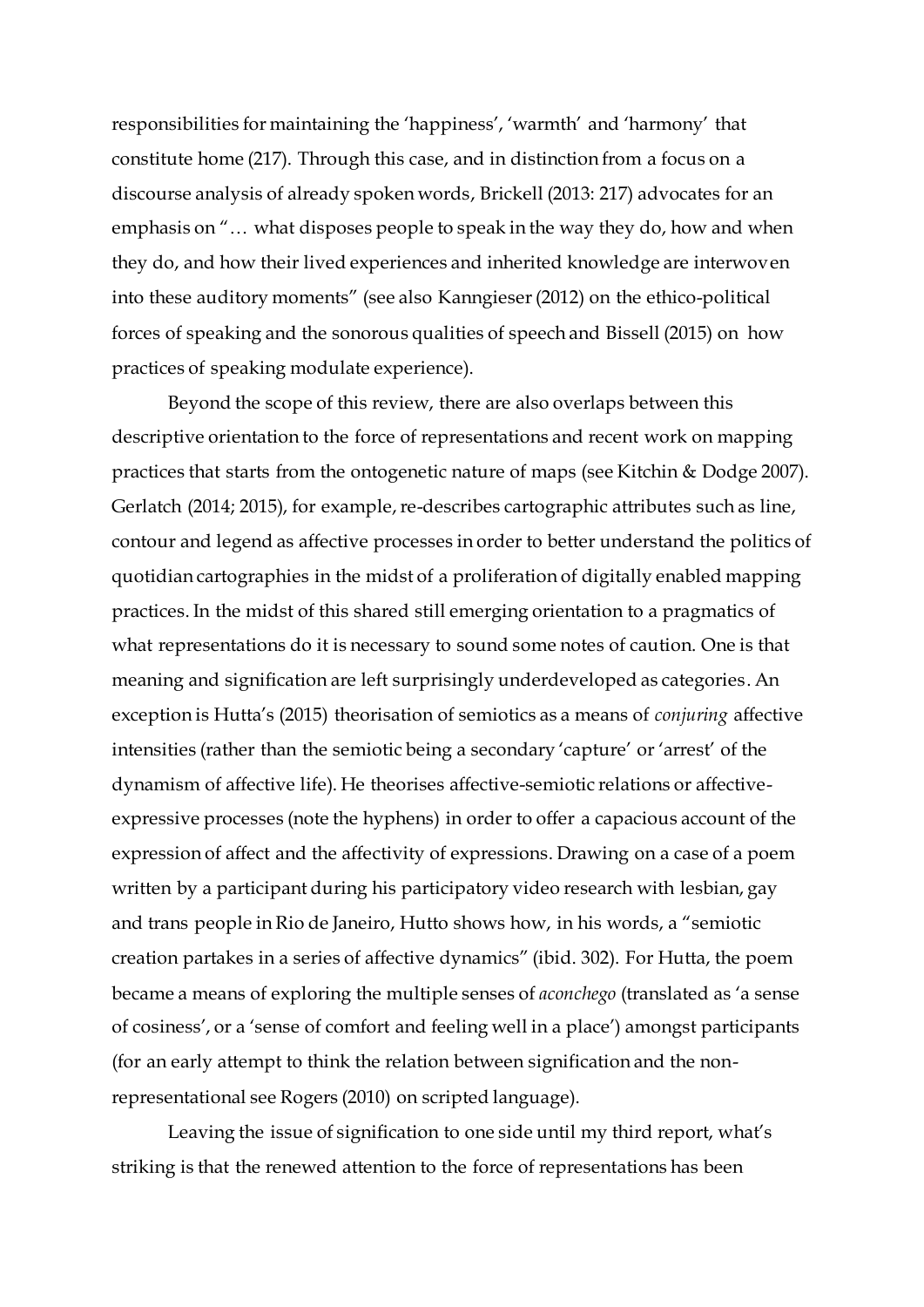justified on the basis that representations are *also* lively. Instead of being passed over or dismissed as 'deadening', the claim is that representations also have agency, activity and energy (e.g. Bratt (2016) on 'kinetic forms', Hones (2014: 32) on fiction as a "dynamic, unfolding collaboration", or Hutta (2015: 307) on 'unfolding affectiveexpressive movements', for example). They do more than freeze or arrest or reduce the movement of life; they are part of the ceaseless movement of life and the ongoing composition of relations. As we have seen, there is much that is compelling about this disposition towards the world. But what it keeps intact is the distinction between the 'dead' and the 'lively' and what it (re)produces is an affirmative sense of a world permanently in motion, where potentiality is ever present (on what *may*  be lost in these moves see Harrison 2015; Philo 2017). In particular, invocations of liveliness risk passing over questions of the specific kinds of affectivity and effectivity representations have, as well as the complicated (dis)connections between representations and the relational configurations they are part of but never wholly determined by. Two questions, then. First, how might the emphasis on liveliness account for how representations become part of how things disassemble and fall apart, for breaking, fracturing and other processes and forms of 'decomposition' (Raynor 2017b) or 'life-death' (Harrison 2015). Partly, this is a matter of considering questions of the material-affective violence of representations as connected to but different from types of symbolic violence, perhaps by connecting questions of force to differences between 'harm', 'hurt', 'damage', 'loss', 'suffering' and other materialaffective processes that have a tendency to be collapsed together(after Ophir 2005). Second, and following on, aligning the question of effectivity with dramatic vocabularies of becoming, event, movement and so on risks passing over complicated questions of different modes of causality and types of force. If the emphasis is on what something does, how to describe representations that, to paraphrase Berlant (2011: 278), do little or nothing but are still constitutive of sociospatial relations and forms - the forgettable, vague, boring, or subtle?

## **Concluding Comments: Representations and the Concept of Culture**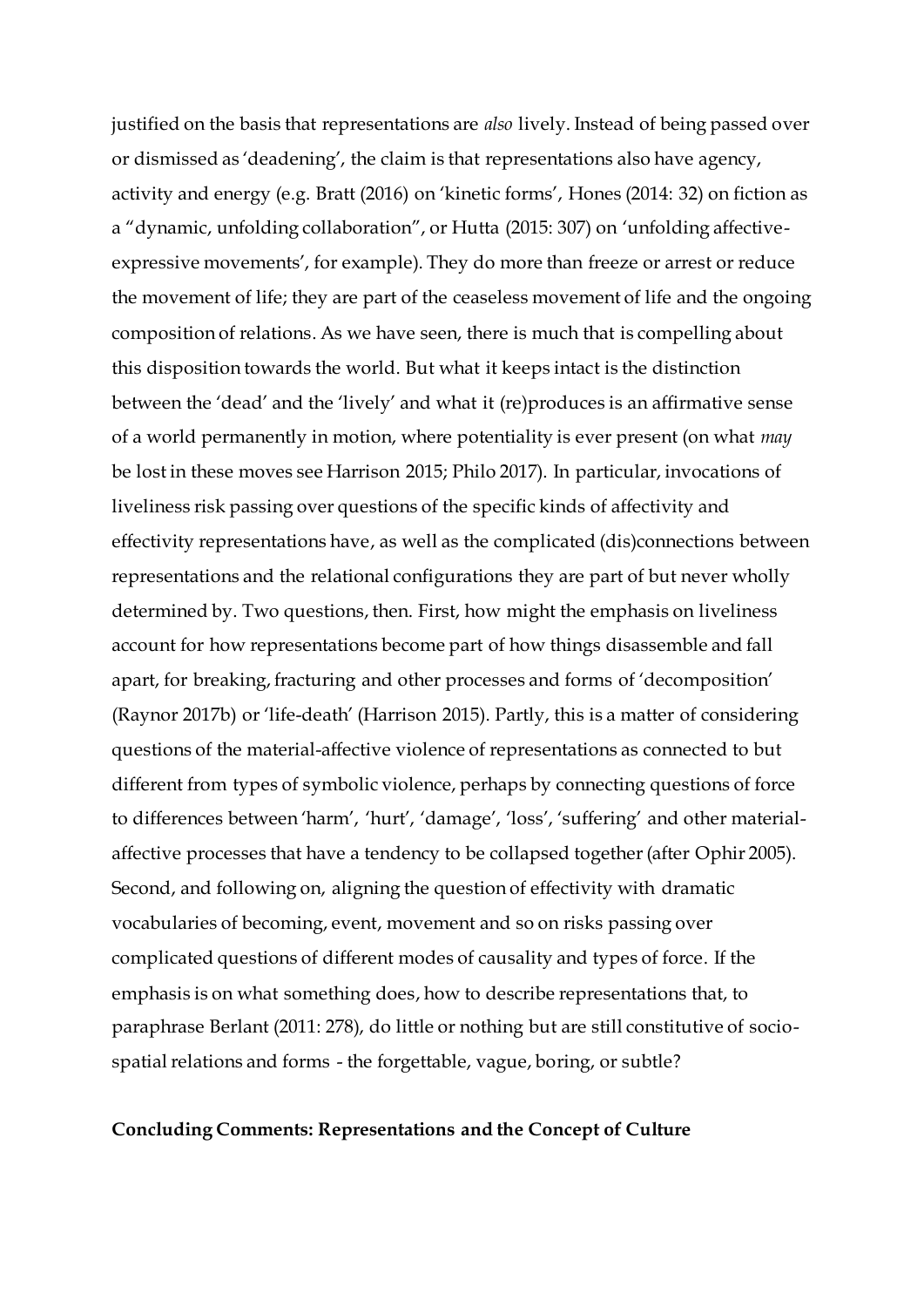The shared background to work on representations-in-relation is a loosening of the hold that a particular mode of inquiry had over how the 'new' cultural geography related to representations: critique based on a hermeneutics of suspicion that reduced any actual text, image or other representation to an expression of a signifying system. The multiplication of modes of inquiry to include the reparative and the descriptive, which we should note are not mutually exclusive and are not equivalent to the apolitical or acritical, has accompanied an emerging orientation to the force (or life or liveliness) of representations and representational practices. As such, inquiry is orientated to what something does (or promises to do) in the midst of some form of always-already emergent ensemble.

Attuning to the force of representations reanimates the link between the intellectual and political promise of cultural geography and the analysis of representational forms of mediation. What it does is separate that promise from one Euro-Modern version of culture that has continued to exert a gravitational pull over debates around the representational and non-representational – culture as 'signifying system'. In the background to the work reviewed here is, perhaps, a different version of what culture is and, consequently, a different articulation of the practice and politics of cultural geography. The question of the changing status of the concept of culture (and attendant form of cultural politics) gains further urgency if we place the emphasis on the force of representation in dialogue with recent experiments in representing otherwise (e.g. de Leeuw & Hawkins 2017; Eshun & Madge 2016) and the connected and continued importance of questions of who represents, how and with what consequences (e.g. Jazeel 2016; Friess & Jazeel 2017; Noxolo 2016). My final report will explore these debates to reflect on the practice, politics and promise of cultural geography in the midst of shifts in how 'culture' is conceptualised and researched. As others have noted (some a while ago now e.g. Wylie 2010), there have been surprisingly few reflections in cultural geography over the past fifteen years on the status of the concept of 'culture', even as 'culture' has retained a pull and allure as category of explanation for contemporary politicaleconomic changes. What, then, are the versions of culture that animate cultural geography today and how do they connect to a wider politics of who represents and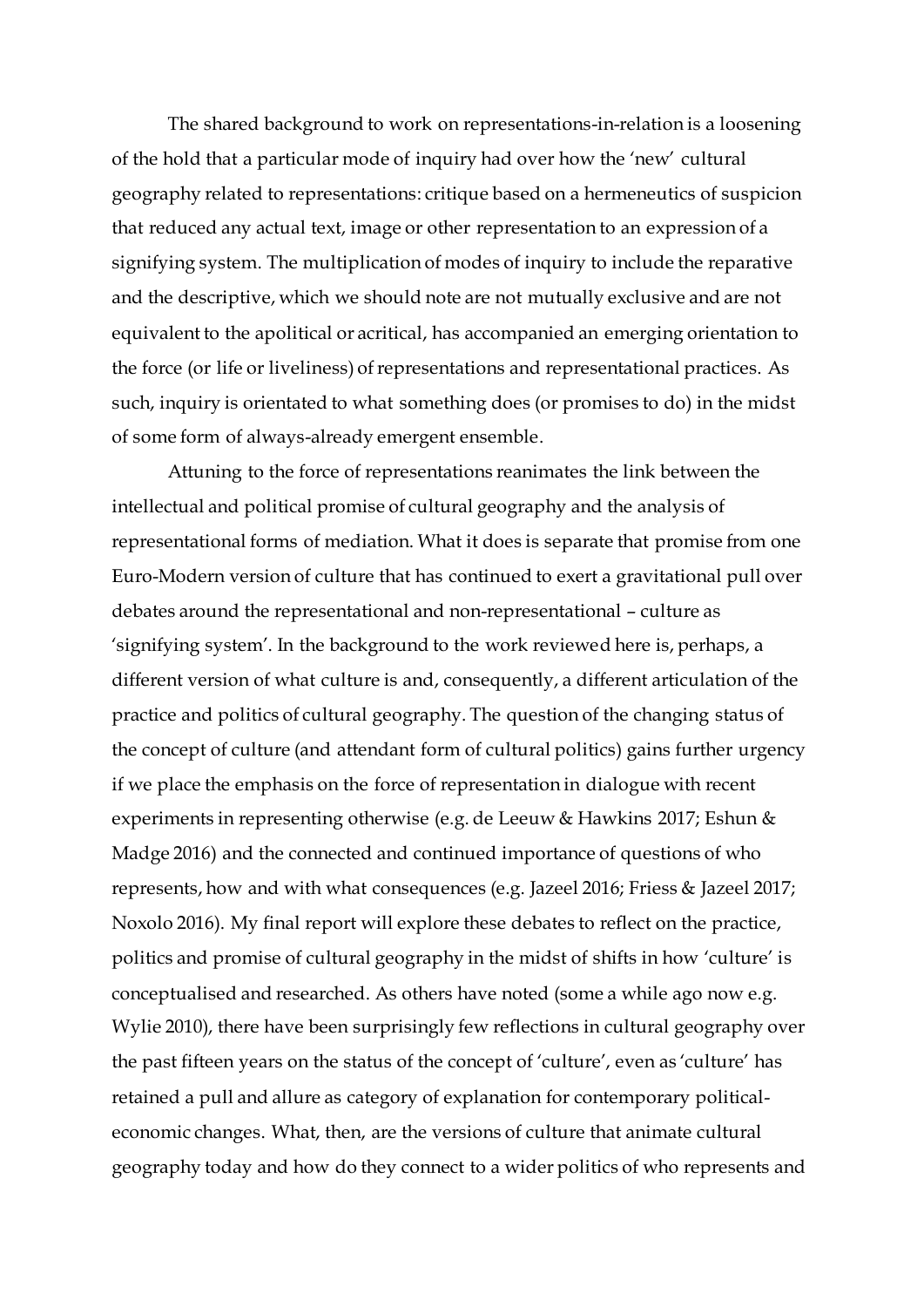how? Might the category of 'culture' be little more than a Euro-Modern inheritance that rests on an ontology of separate domains (the economic, the political and so on)? Or are new versions of what culture is emerging that rework or replace the two that Stuart Hall (1980) identified in relation to cultural studies – culture as 'whole way of life' or culture as 'signifying system'? My final report will explore these and other questions as it wonders about status of the concept of 'culture' in contemporary cultural geography.

## **Acknowledgements**

Thanks to David Bissell, Jonny Darling, Paul Harrison, Ruth Raynor, and Helen Wilson for comments on the paper, or general discussion about cultural geography today. The report has benefited enormously from Nina Laurie's attention to detail and her suggestions for areas to develop, rework or clarify.

## **Bibliography**

Ahmed S (2012) On Being Included: Racism and Diversity in Institutional Life. Durham and London: Duke University Press.

Anderson J (2015) Towards an assemblage approach to literary geography. Literary Geographies 1(2): 120-137.

Anderson J, Saunders A (2015) Relational literary geographies: Co-producing page and place. Literary Geographies 1(2): 115-119.

Anker E, Felski R (2017) Critique and Postcritique. Durham and London: Duke University Press.

Ash J (2015) The Interface Envelope: Gaming, Technology, Power. London: Bloomsbury Press.

Bagelman J, Bagelman C (2016) Zines: Crafting change and repurposing the neoliberal university. Acme 15(2): 365-392.

Barnett C (2008) Political affects in public space: Normative blind-spots in nonrepresentational ontologies. Transactions of the Institute of British Geographers 33: 186-200.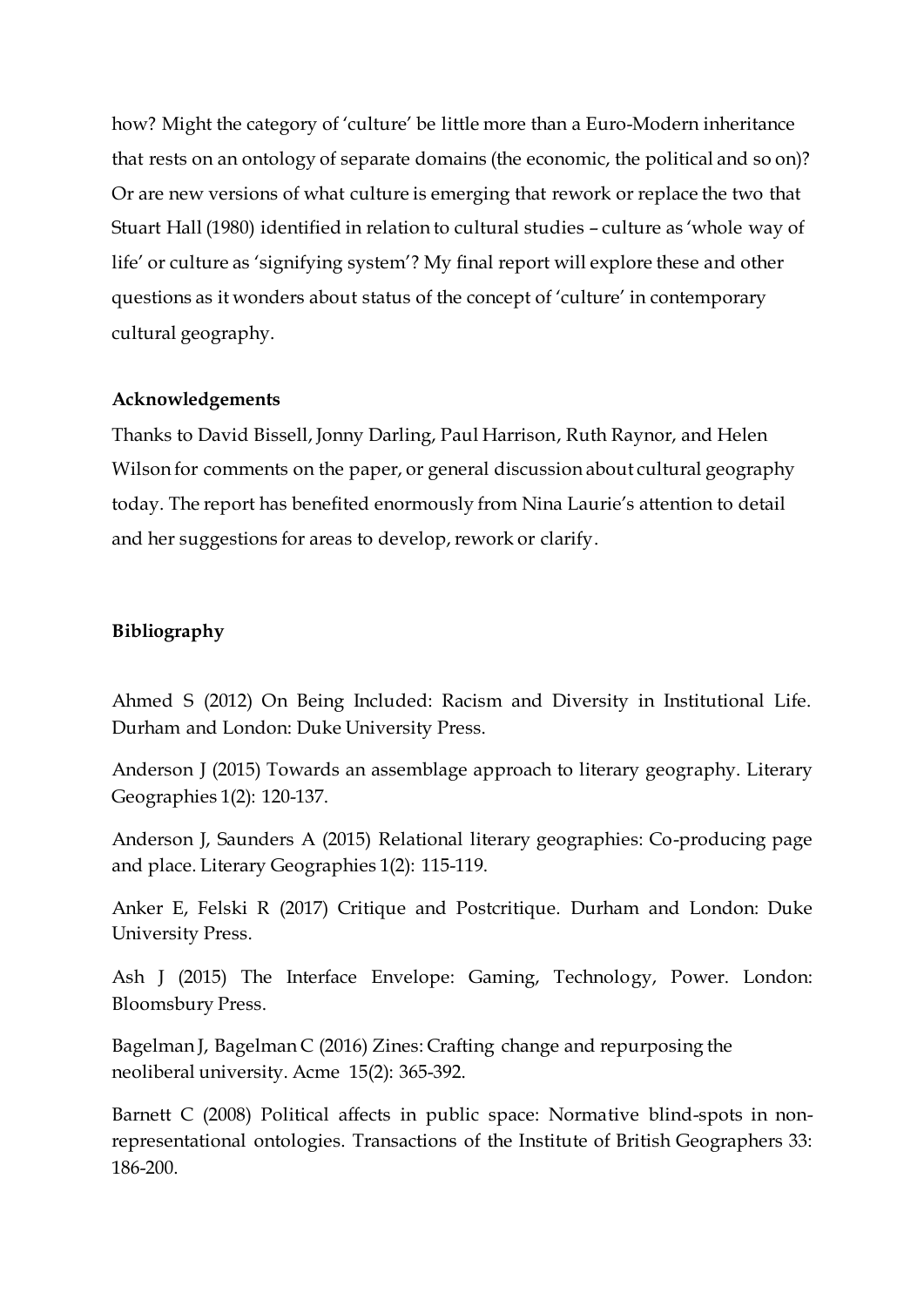Barnes T, Duncan J (eds) (1992) Writing Worlds: Discourse, Texts, and Metaphors in the Representation of Landscape. London: Routledge.

Berlant L (2011) Cruel Optimism. Durham and London: Duke University Press.

Bissell D (2015) How environments speak: Everyday mobilities, impersonal speech and the geographies of commentary Social and Cultural Geography 16(2): 146-164

Bissell D, Fuller G (2017) Material politics of images: Visualising future transport infrastructures Environment and Planning A 49(11): 2477-2496.

Blunt A (1994) Travel, Gender, and Imperialism: Mary Kingsley and West Africa London: Guildford University Press.

Bratt J (2016) The spirit wanders with things: A literary post-phenomenology. Literary Geographies 2(2): 182-199.

Brickell K (2013) Towards geographies of speech: Proverbial utterances of home in contemporary Vietnam. Transactions of the Institute of British Geographers 38: 207– 220.

Cameron E (2012) New geographies of story and storytelling. Progress in Human Geography 36(5): 573-592.

Coleman R (2015) Transforming Images: Screens, Affect, Futures London: Routledge.

Coombes B, Johnson K, Howitt R (2014) Indigenous geographies III: Methodological innovation and the unsettling of participatory research. Progress in Human Geography 38(6): 845-854.

Cosgrove D (1984) Social Formation and Symbolic Landscapes. London: Croom Helm.

Cosgrove D, Daniels S (eds) (1988) The Iconography of Landscape: Essays on the Symbolic Representation, Design and Use of Past Environments. Cambridge: Cambridge University Press.

Cosgrove D, Jackson P (1987) New directions in cultural geography. Area 19: 95-101.

Cresswell T (2001) The Tramp in America London: Reaktion.

Cresswell T (2012) Nonrepresentational theory and me: Notes of an interested sceptic. Environment and Planning D: Society and Space 30: 96-105.

Cresswell T (2013) Geographies of poetry? Poetics of geography. Cultural Geographies 21(1): 141-146.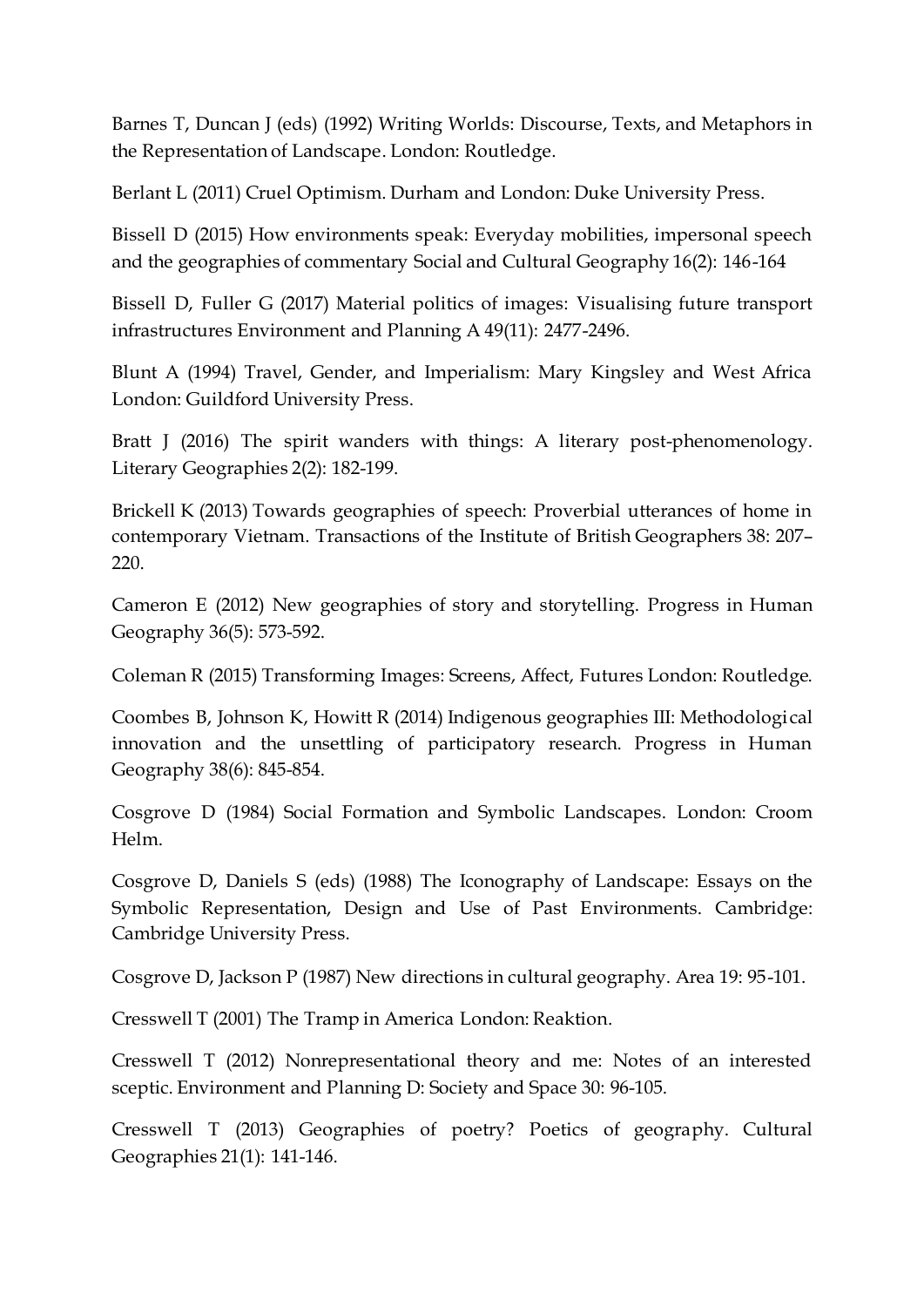Degen M, Melhuish C, Rose G (2017) Producing place atmospheres digitally: architecture, digital visualisation practices and the experience economy. Journal of Consumer Culture 17(1): 3-24.

Deleuze G 1983 Nietzsche and Philosophy New York: Columbia University Press.

de Leeuw S, Hawkins H (2017) Critical geographies and geography's creative re/turn: poetics and practices for new disciplinary spaces. Gender, Place and Culture 24(3): 303 – 324.

Enigbokan A, Patchett M. (2012) Speaking with specters: Experimental geographies in practice. Cultural Geographies 19(4): 535-546.

Eshun G, Madge C (2016) Poetic world-writing in a pluriversal world: A provocation to the creative (re)turn in geography. Social and Cultural Geography 17(4) 778-785.

Felski R (2015) The Limits of Critique. Chicago: University of Chicago Press.

Foucault M (1977) Discipline and Punish: The Birth of the Prison. Harmondsworth: Penguin.

Fraser M (2015) Word: Beyond Language, Beyond Image. London: Rowan and Littlefield International.

Friess D, Jazeel T (2017) Unlearning 'landscape' Annals of the Association of American Geographers 107(1): 14-21.

Gerlach J (2014) Lines, contours, legends: coordinates for vernacular mapping. Progress in Human Geography 38(1): 22-39.

Gerlach J (2015) Editing worlds: Participatory mapping and a minor geopolitics Transactions of the Institute of British Geographers 40(2): 273-286.

Gilge C (2016) Google Street view and the image as experience Geohumanities 2(2):

469-484.

Gregson N (1995) And now it's all consumption? Progress in Human Geography 19(1): 135-141.

Grosz E (2008) Chaos, Territory, Art Durham and London: Duke University Press.

Hall S (1980) Cultural studies: Two paradigms Media, Culture and Society 2: 57-72.

Harrison P (2015) After affirmation, or, being a loser: on vitalism, sacrifice, and cinders. Geohumanities 2: 285-306.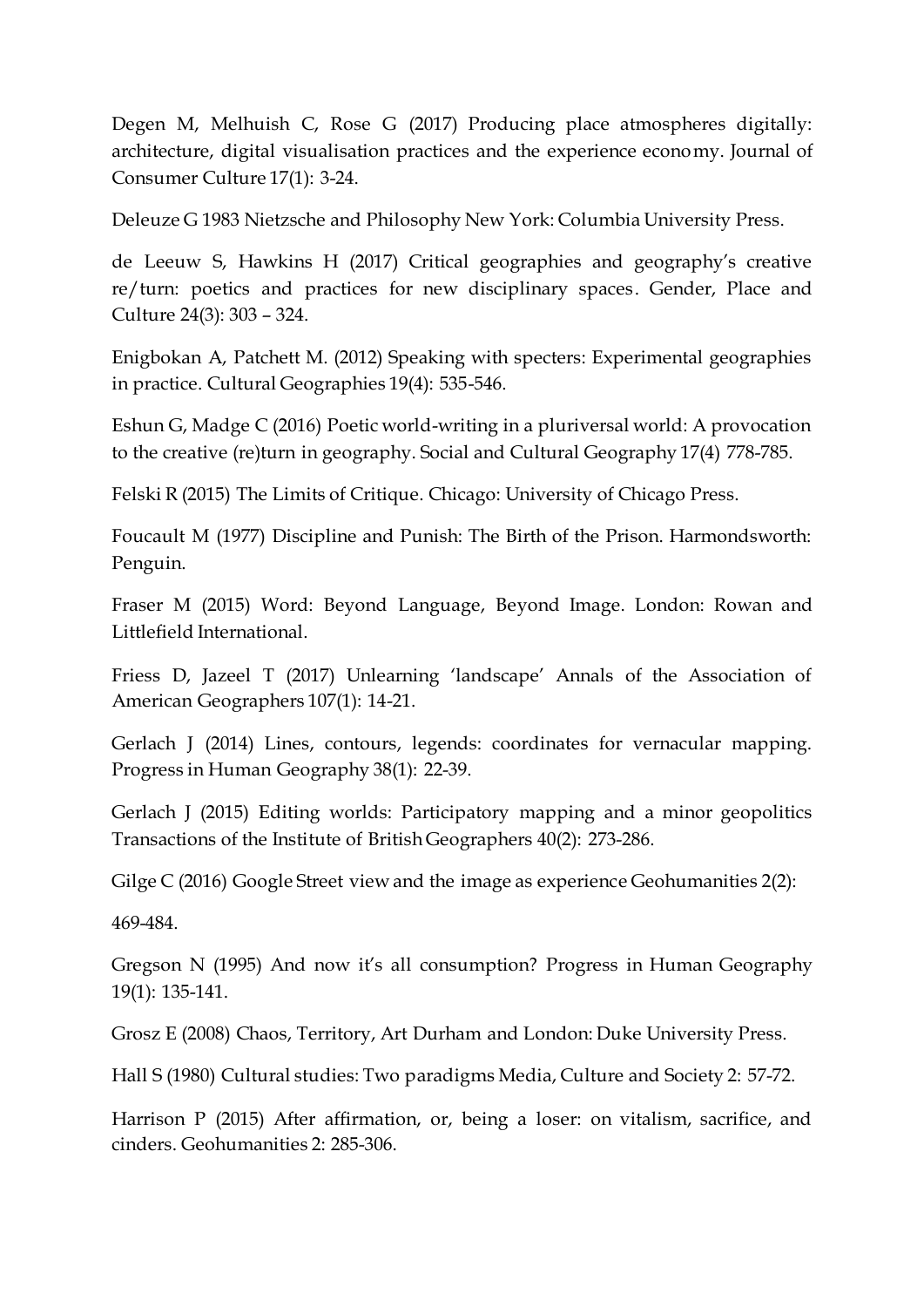Harrison P (2017) A love whereof non shall speak. On the namings of 'nonrepresentational theory' (unpublished manuscript)

Hawkins H (2013) For Creative Geographies: Geography, Visual Art and the Making of Worlds. London: Routledge.

Hawkins H, Marston S, Straughan E, Ingram M (2015) Arts of socio-ecological transformation. Annals of the Association of American Geographers 105(2): 331-341.

Hunt S (2014) Ontologies of indigeneity: The politics of embodying a concept Cultural Geographies 21(1): 27-32.

Hutta J (2015) The affective life of semiotics Geogr. Helv 70: 295-309.

Hones S (2008) Text as it happens: Literary geography Geography Compass 3(5): 1301-1317.

Hones S (2011) Literary geography: The novel as spatial event. In Daniels S, DeLyser D, Entrikin N, Richardson D (eds) Envisioning Landscapes, Making Worlds Geography and the Humanities. London: Routledge, 247-255.

Hones S (2014) Literary Geographies: Narrative Space in Let the Great World Spin. London: Palgrave Macmillan.

Hones S (2015) Amplifying the aural in literary geography Literary Geographies. 1(1): 79-94.

Hsu H (2017) Literary Atmospherics Literary Geographies 3(1): 1-5.

Ingram I, Forsyth I, Gauld N (2017) Beyond geopower: Earthly and anthropic geopolitics in The Great Game by War Boutique. Cultural Geographies (online early)

Jackson P (1994) Black male: Advertising and the cultural politics of masculinity Gender, Place and Culture 1(1): 49-59.

Jackson P (1989) Maps of meaning*.* London: Routledge

Jackson P., Taylor P (1996) Geography and the cultural politics of advertising Progress in Human Geography 20(3): 356-371.

Jazeel T (2016) Between area and discipline: Progress, Knowledge production and the geographies of geography. Progress in Human Geography 40(5): 649-67.

Kanngieser A (2012) A sonic geography of voice: Towards an affective politics. Progress in Human Geography 36(3): 336-353.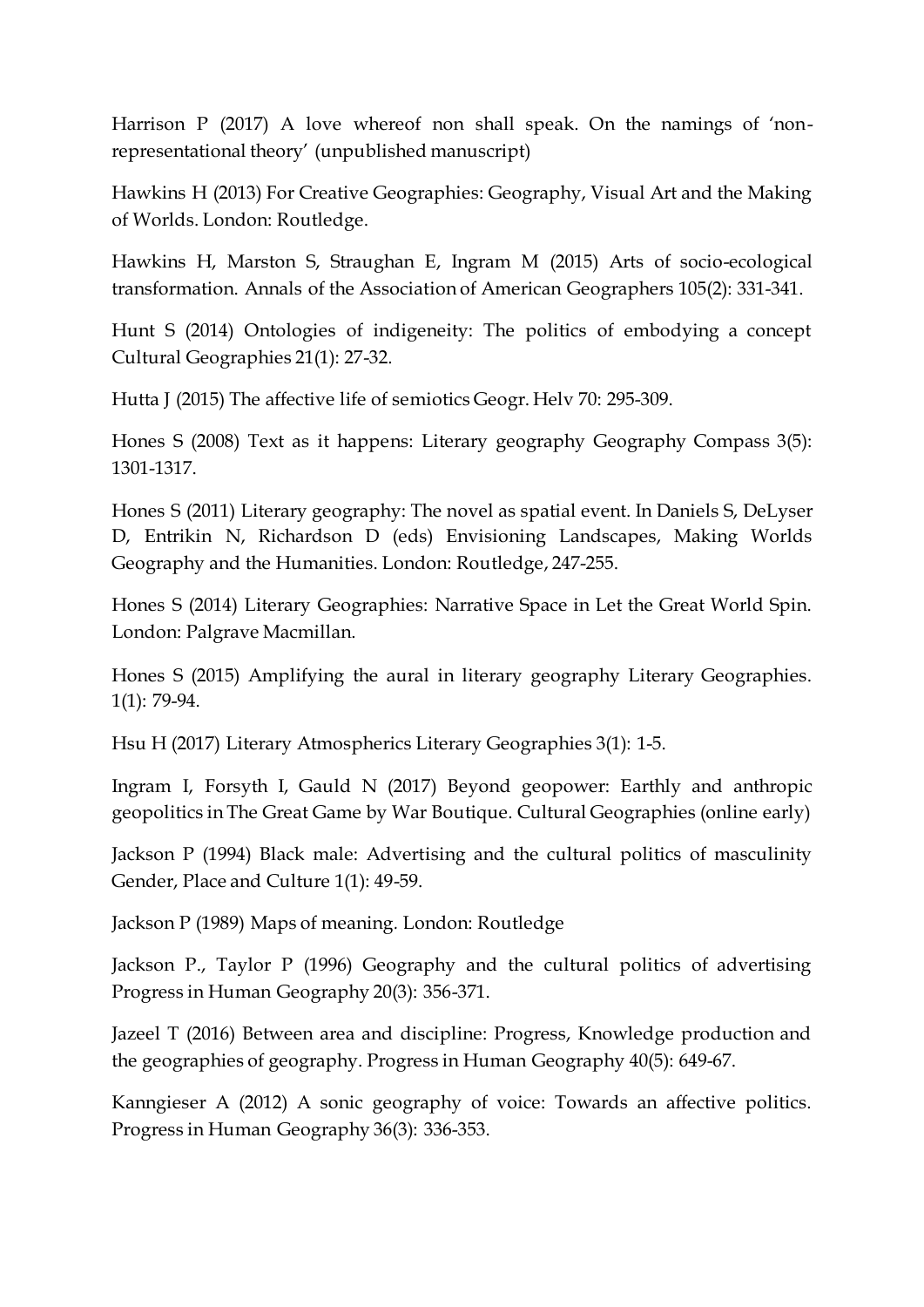Kitchin R., Dodge M (2007) Rethinking maps. Progress in Human Geography 31(3): 331-344.

Last A (2017) We are the world? Anthropocene cultural production between geopoeticds and geopolitics. Theory, Culture and Society 34(2-3): 147-168.

Latham A, McCormack D (2009) Thinking with images in non-representational cities: Vignettes from Berlin. Area 41(3): 252-262.

Levitas R (2013) Utopia as Method: The Imaginary Reconstitution of Society. London: Palgrave

Lorimer H, Parr H (2014) Excursions – Telling stories and journeys Cultural Geographies 21(4): 543-547.

Lorimer H (2014) Homeland Cultural Geographies 21(4) 583-604.

Magrane E (2015) Situating geopoetics Geohumanities 1: 86-102.

Matless D (2015) In the Nature of Landscape: Cultural Geography on the Norfolk Broads. London: Wiley-Blackwell.

McCormack (2013) Refrains for Moving Bodies: Experience and Experiment in Affective Spaces Durham and London: Duke University Press.

McGeachan C, Philo C (2014) 'Words' In Lee R, Castree N, kitchin R, Lawson V, Paasi A, Philo C, Radcliffe S, Roberts S, Withers C (eds) The Sage Handbook of Human Geography. London: Sage, 545-570.

Nash C (1996) Reclaiming Vision: Looking at landscape and the body Gender, Place and Culture 3(2): 149-170.

Noxolo P, Preziuso M (2013) Postcolonial imaginations: Approaching a 'fictionable' world through the novels of Maryse Condé and Wilson Harris Annals of the Association of American Geographers 103(1): 163-179.

Noxolo P (2014) Towards an embodied securityscape: Brian Chikwava's Harare and the asylum seeking body as a site of articulation Social and Cultural Geography 15(3): 291-312.

Noxolo P (2016a) A Shape which represents an eternity of riddles: fractals and scale in the work of Wilson Harris Cultural Geographies 23(3): 373-385.

Noxolo P (2016b) Provocations beyond one's own presence: Towards cultural geographies of development. Social and Cultural Geography 17(6): 773-777.

Ophir A (2005) The Order of Evils. New York: Zone Books.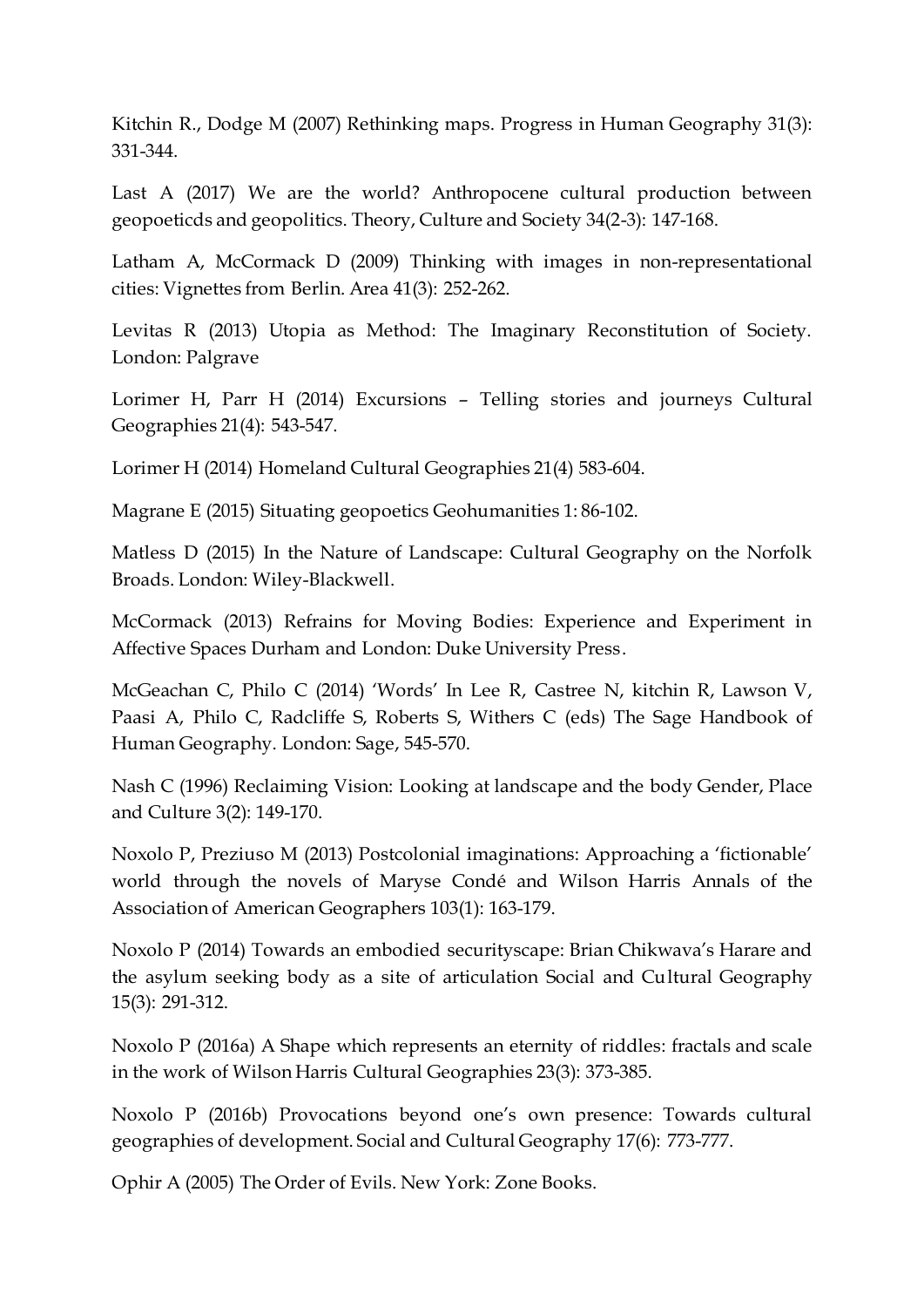Philo C (2017) Squeezing, bleaching, and the victims' fate: wounds, geography, poetry, micrology Geohumanities (online early)

Puar, J. (2017) The Right to Maim: Debility, Capacity, Disability. Durham and London: Duke University Press.

Pritchard H, Gabrys J (2016) From citizen sensing to collective monitoring: Working through the perceptive and affective problematics of environmental pollution. *Geohumanities* 2(2): 354-371.

Raynor R (2017a) [Dramatising austerity: holding a story together \(and why it falls](http://www.ncl.ac.uk/apl/staff/profile/ruthraynor.html#233192)  [apart...\).](http://www.ncl.ac.uk/apl/staff/profile/ruthraynor.html#233192) Cultural Geographies 24(2): 193-212.

Raynor R (2017b) [\(De\)composing habit in theatre-as-method](http://www.ncl.ac.uk/apl/staff/profile/ruthraynor.html#233194) *Geohumanities* 3(1): 108- 121.

Rogers A (2010) Geographies of performing scripted language Cultural Geographies 17(1): 53-75.

Rose G, Degen M, Melhuish C (2014) Networks, interfaces, and computer-generated images: Learning from digital visualisations of urban redevelopment projects . Environment and Planning D: Society and Space 32(3): 386-403.

Rose G (2010) Doing Family Photography: The Domestic, the Public and the Politics of Sentiment. London: Routledge.

Rose G (2016) Rethinking the geographies of cultural 'objects': interface, network and friction Progress in Human Geography 40(3): 334-351.

Rose G (2017) Posthuman agency in the digitally mediated city: Exteriorization, individuation, reinvention Annals of the American Association of Geographers 107: 779-793.

Rose M (2016) A place for other stories: authorship and evidence in experimental times Geohumanities 2(1): 132-148.

Saunders A (2010) Literary Geography: Reforging the Connections Progress in Human Geography 34(4): 436-452.

Saunders A (2015) Interpretations on an interior Literary Geographies 1(2): 174-194.

Sedgwick E (2013) Touching Feeling: Affect, Pedagogy, Performativity. Durham and London: Duke University Press.

Shotter J (1993) Cultural Politics of Everyday Life. London: Routledge.